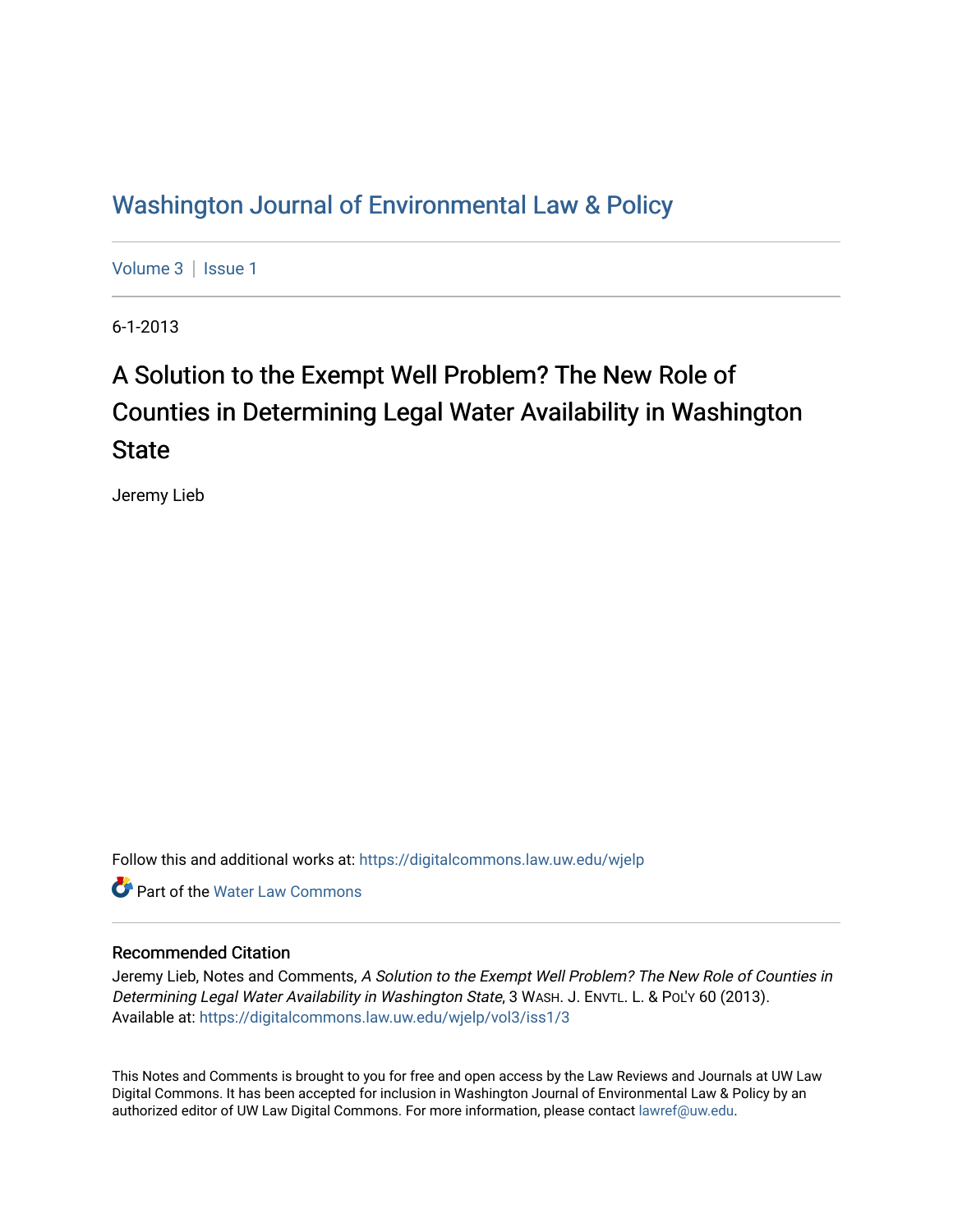Copyright © 2013 by Washington Journal of Environmental Law & Policy

## **A SOLUTION TO THE EXEMPT WELL PROBLEM? THE NEW ROLE OF COUNTIES IN DETERMINING LEGAL WATER AVAILABILITY IN WASHINGTON STATE**

## *Jeremy Lieb*

ABSTRACT: Washington, like most western states, exempts domestic groundwater use from water rights permitting requirements. The cumulative impact of exempt groundwater use threatens senior water rights and protected stream flows in certain arid parts of the state that have seen significant exurban and suburban development. Exempt domestic wells, however, are only exempt from requirements to obtain a permit and are still subject to regulation under the principles of prior appropriation; exempt well users can be forced to curtail their water use in order to satisfy the full extent of a senior water right. In *Kittitas County v. Eastern Washington Growth Management Hearings Board*, the Washington State Supreme Court held that county comprehensive plans must not allow evasion of water permitting requirements through the use of exempt wells. The Court clearly suggested that counties have an affirmative duty to ensure that applicants seeking permits to build or develop land have a legally adequate supply of water available. Some commentators express concerns regarding whether this is an appropriate role for counties to play in water management. This Comment argues that requiring counties to ensure the legal adequacy of a proposed water source when permitting development may actually provide an effective means to regulate exempt wells where their cumulative impact is significant. Counties are equipped to determine whether a permit applicant has access to a legal water source. The apparent regulatory structure following *Kittitas County* allows the Washington Department of Ecology to determine whether to close basins off for new withdrawals and for Ecology or some other expert entity to handle the details of administering mitigation banks, while the counties will be responsible for ensuring compliance by adding a small step to an existing permitting process.

| III.THE USE OF EXEMPT WELLS IN SUBDIVISIONS 68       |  |
|------------------------------------------------------|--|
|                                                      |  |
| B. Procedural Background: Kittitas Cnty. v. E. Wash. |  |
|                                                      |  |
| IV.COUNTY ZONING REGULATIONS MUST NOT ALLOW          |  |
| MULTIPLE SUBDIVISION APPLICATIONS FOR                |  |
|                                                      |  |
| A. The Growth Management Act Requires Water Resource |  |
|                                                      |  |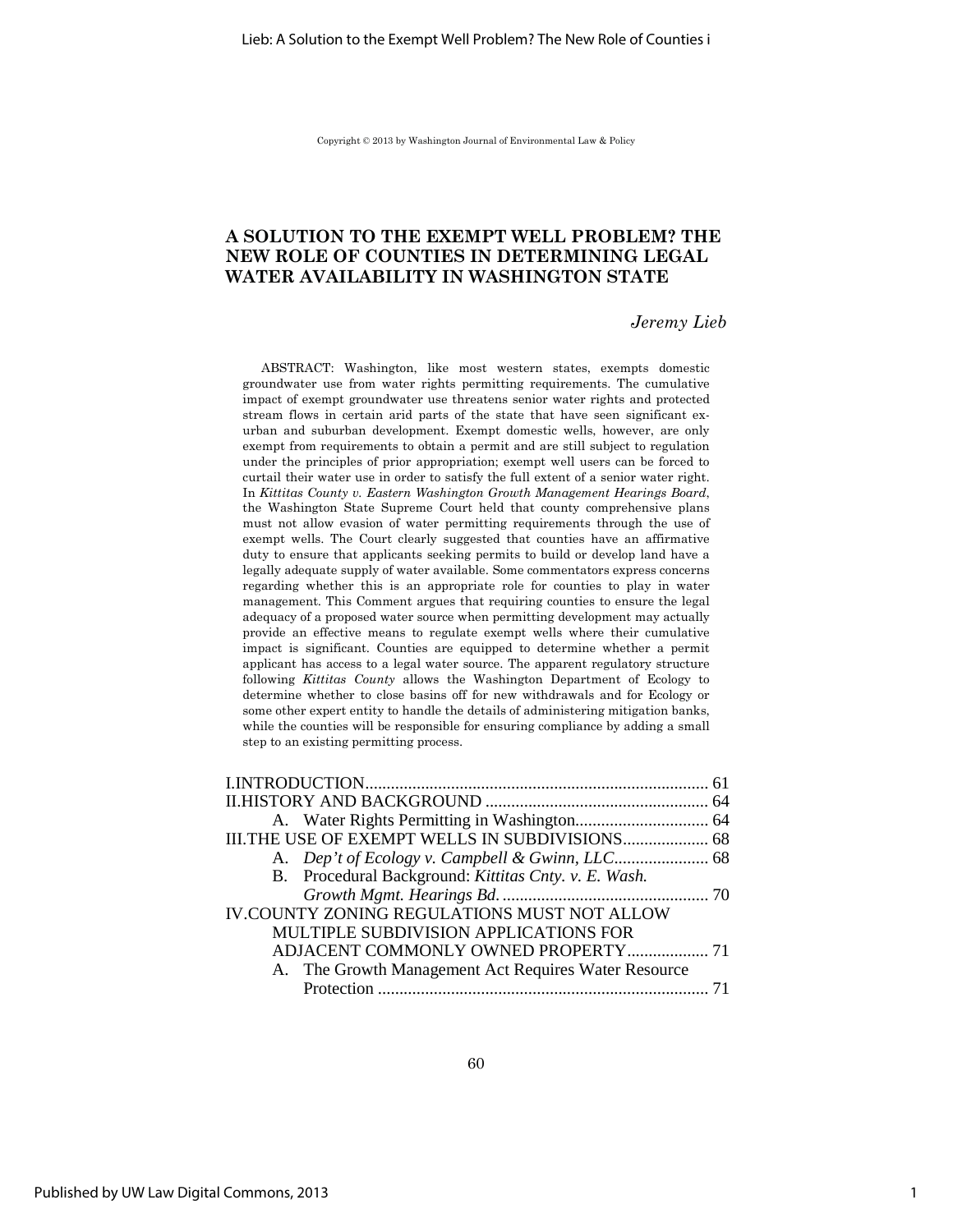| 2013] | A SOLUTION TO THE EXEMPT WELL PROBLEM?                  | 61 |
|-------|---------------------------------------------------------|----|
|       |                                                         |    |
|       | B. The GMA Requires County Subdivision Regulations to   |    |
|       | Prevent Evasion of Water Law by Permit Applicants 71    |    |
|       | V.IMPLICATION OF KITTITAS COUNTY HOLDING BEYOND         |    |
|       | RCW 58.17.110: COUNTIES MUST CONSIDER GMA               |    |
|       | WATER PROTECTION PROVISIONS IN LIGHT OF                 |    |
|       |                                                         |    |
|       | VI.COUNTIES ARE CAPABLE OF ADEQUATELY                   |    |
|       | DETERMINING THE LEGAL AVAILABILITY OF                   |    |
|       | WATER                                                   |    |
|       | A. Counties are Presently Equipped to Determine Whether |    |
|       | an Applicant has a Permitted Surface and Groundwater    |    |
|       | Right.                                                  | 74 |
|       | B. Minor Changes can Allow Counties to Evaluate the     |    |
|       |                                                         |    |
|       |                                                         |    |

## I. INTRODUCTION

All but two of the eighteen member states in the Western States Water Council exempt certain groundwater uses from water rights permitting procedures, adjudication, or both.<sup>1</sup> There is considerable variation between the states regarding the specific quantity and uses of water that may be withdrawn without a permit, but the laws share a common basic rationale and generally include exemptions for small domestic and stock water uses.<sup>2</sup> Two underlying assumptions provide the rationale for the exemptions: (1) the amount of water withdrawn by such small users is minor relative to available groundwater, and (2) requiring full compliance with permitting requirements would be unduly burdensome to both the user and the state regulatory authority.<sup>3</sup> But the truth of these assumptions has been called into question in recent decades, as concerns have begun to grow in most states over cumulative impacts of exempt wells.<sup>4</sup> It has become quite clear that cumulative use of exempt wells can threaten senior surface or groundwater rights, surface stream flows, and aquifers, particularly in basins that are "closed" to new permitted surface or groundwater withdrawals.<sup>5</sup>

Much has been written about the current regulatory issues associated with, and potential solutions for, exempt wells in the western United

<sup>1.</sup> Nathan Bracken, *Exempt Well Issues in the West*, 40 ENVTL. L. 141, 150 (2011). 2. *Id*.

<sup>3.</sup> Drew Kershan, *Domestic Well Exemption in Oklahoma Groundwater Law— Impact and Implications*, 64 OKLA. L. REV. 563, 564 (2012).

<sup>4.</sup> *See* Bracken, *supra* note 1, at 195–201.

<sup>5.</sup> *Id*. at 199.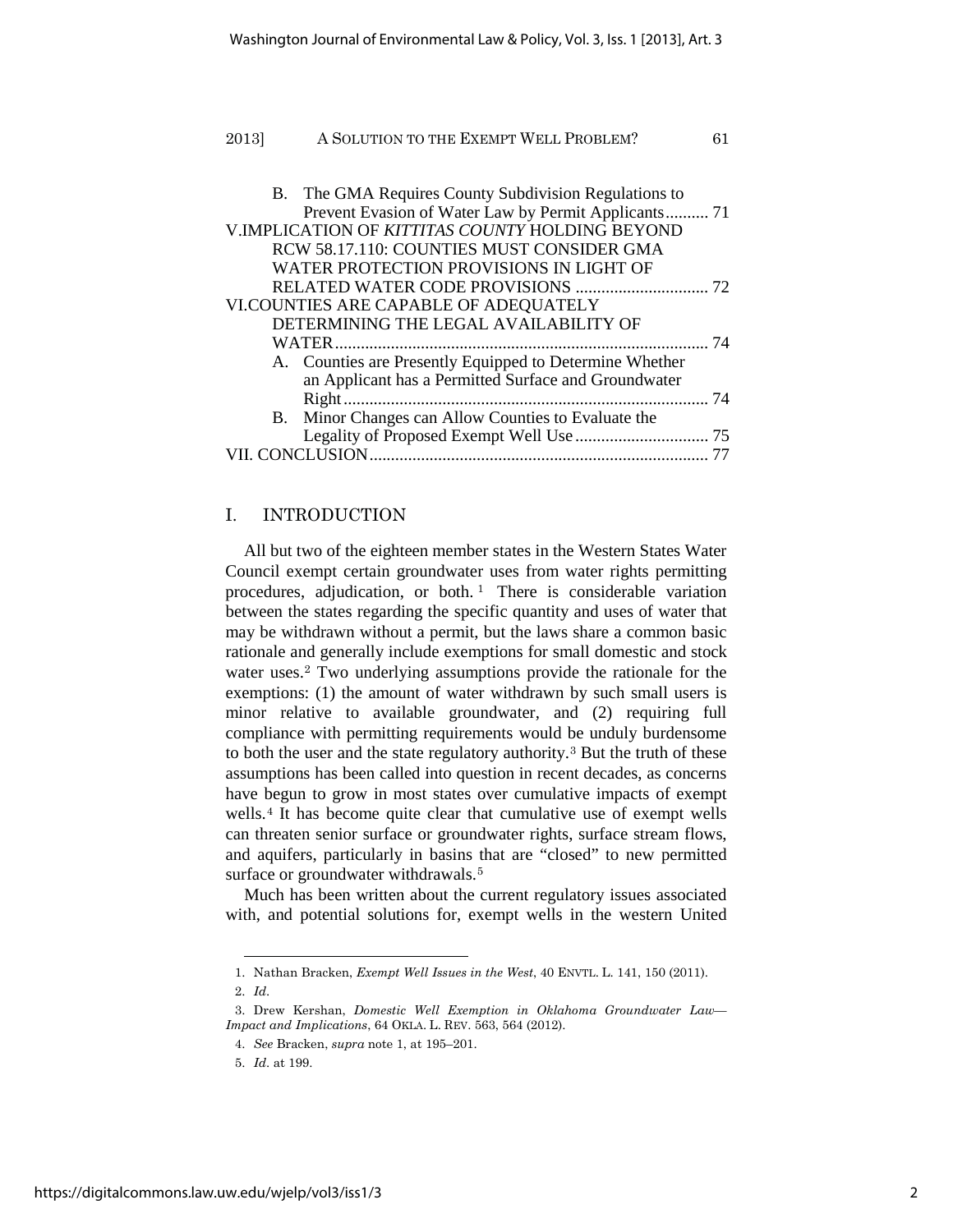States.<sup>6</sup> Despite this attention, states have taken little formal action to address the problem. A recent challenge to county zoning regulations in Washington State and the resulting Washington State Supreme Court decision point toward an effective potential solution to problems regarding cumulative impacts of exempt wells. This Comment examines the effect of the Washington State Supreme Court's decision in *Kittitas County v. Eastern Washington Growth Management Hearings Board* and whether resulting regulatory developments could effectively bring exempt wells in priority areas within regulatory control without unduly burdening landowners or state authorities.

In *Kittitas County*, the Court held that Kittitas County's subdivision regulations could not permit "subdivision applications that effectively evade compliance with water permitting requirements."<sup>7</sup> In an earlier opinion, the Court held that exempt wells could not be used to serve individual homes or small groups of homes within a subdivision development.<sup>8</sup> Instead, the total water use of any development intending to utilize the domestic use exemption from groundwater permitting requirements must meet a 5000 gallon per day quantity requirement.<sup>9</sup> At issue in *Kittitas County* was whether counties could nevertheless allow developers to divide up proposed subdivisions and submit multiple applications as a way of circumventing this requirement.<sup>10</sup> The Court held that Washington's Growth Management Act requires county regulations to ensure that developers cannot evade state water law in this manner.<sup>11</sup> The Court suggested that to ensure compliance with water permitting requirements, counties are responsible for determining whether water is both legally and physically available before permitting subdivision development.<sup>12</sup> The Court, however, provided no guidance as to what a county actually must do to determine if water is legally available.

Some observers suggest that *Kittitas County* conclusively established that counties must determine whether water is legally available before

<sup>6.</sup> *Id*. at 195–201 (provides a comprehensive discussion of the issues facing western states as a result of permit-exempt wells).

<sup>7.</sup> Kittitas Cnty. v. E. Wash. Growth Mgmt. Hearings Bd., 172 Wash. 2d 144, 181, 256 P.3d 1193, 1210 (2011) (citing WASH. REV. CODE § 58.17.110(2) (2012)). Kittitas County is a county in central Washington State located on the east slopes of the Cascade Mountains, directly east of King County and about eighty miles east of Seattle.

<sup>8.</sup> Dep't of Ecology v. Campbell & Gwinn, LLC, 146 Wash. 2d 1, 12–14, 43 P.3d 4, 10–11 (2002).

<sup>9.</sup> *Id*.

<sup>10.</sup> *Kittitas Cnty*., 172 Wash. 2d at 175–79, 256 P.3d at 1208–10.

<sup>11.</sup> *Id*. at 177–81, 256 P.3d at 1209–10.

<sup>12.</sup> *See id*.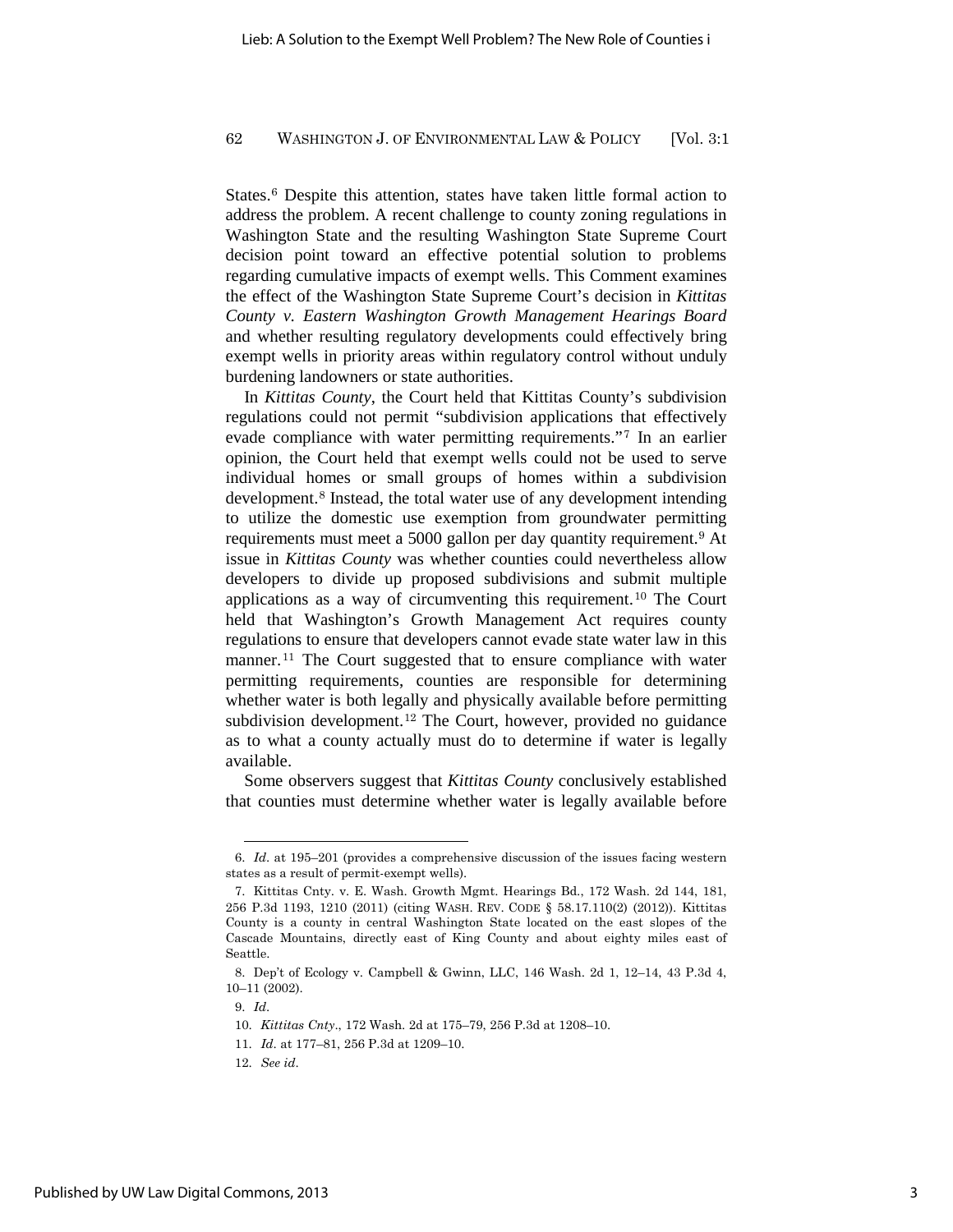permitting development. This means that use of a proposed water source will meet the requirements of the state's surface water or groundwater codes.<sup>13</sup> Others argue that counties need to be concerned only with the Court's narrow holding, requiring counties to ensure that subdivision permit applicants are not circumventing the groundwater code's permitting requirements by submitting separate subdivision applications for multiple adjacent subdivisions under common ownership. <sup>14</sup> The *Kittitas County* holding is indeed narrow, but the Court strongly implies that a county must still determine whether any proposed land use will comply with applicable water permitting laws.<sup>15</sup> In the situation where a permit applicant seeks to use an exempt well, the county's responsibility appears to be twofold: (1) requiring that the applicant will meet the use and quantity requirements for a permit exemption, and (2) to the extent the county has authority to do so, ensuring new exempt well use will not impair senior users or protected stream flow.

Requiring counties to ensure that developers have secured a legal source of water may provide a means to effectively regulate exempt wells where the cumulative impact is significant. To comply with this requirement, counties need only add a single step to the existing permitting process. Adequate information exists to determine whether water is legally available, information that can be accessed by permit applicants or county staff without specialized technical knowledge. Where an applicant proposes to use a permitted surface or ground water source, the applicant will simply need to provide the county with proof of a valid right or claim. Where an applicant proposes to use a permit exempt well, the county will need to ensure that proposed use meets the use and quantity requirements for the exemption, but the determination of whether water is available for new exempt wells can be left to the Washington State Department of Ecology (Ecology). If Ecology has determined that a basin must be closed to new withdrawals, a developer

<sup>13.</sup> Letter from EarthJustice to King County Directors of Development and Environmental Services and Department of Natural Resources & Parks, and to the Director of Public Health Seattle & King County (Sept. 14, 2011) (*on file with Journal*) [hereinafter EarthJustice Letter].

<sup>14.</sup> Reinert, Presentation at Washington Water Law & The Public Trust Conference: Aftermath of Kittitas County v. EWGMHB—Water Availability Determinations at the Local Level: One County's Perspective (December 9, 2011). The Court previously held that the total groundwater use of a subdivision must be considered in determining whether use of the subdivision fits within the domestic well exemption from permit requirements, which limits the total daily withdrawal from exempt domestic wells to 5000 gallons per day. Dep't of Ecology v. Campbell & Gwinn, LLC, 146 Wash. 2d 1, 15, 43 P.3d 4, 12 (2002). A subdivision developer could theoretically evade this requirement by filing separate applications for multiple units within a subdivision that were each within 5000 gallons per day limit.

<sup>15.</sup> *Kittitas Cnty*., 172 Wash. 2d at 177–81, 256 P.3d at 1209–10.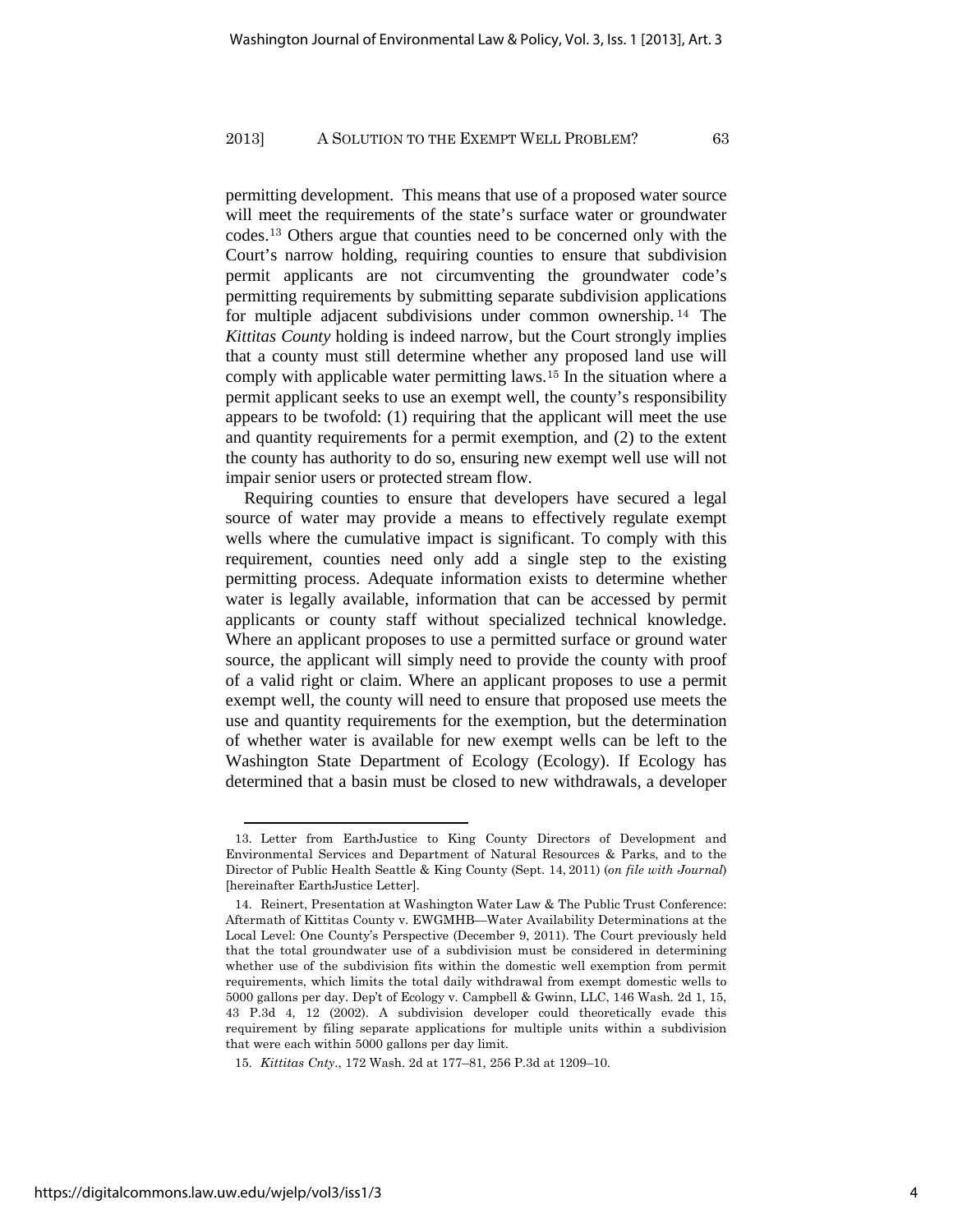in that basin will need to provide the county with proof of adequate mitigation water. Mitigation banks facilitate purchase of existing water rights to be left in stream to offset new uses, and are already being developed in closed basins throughout the state to address this.

## II. HISTORY AND BACKGROUND

## A*. Water Rights Permitting in Washington*

Washington did not adopt a comprehensive water management code until 1917. <sup>16</sup> Before the code was adopted, common law along with territorial and state statutes governed Washington water rights.<sup>17</sup> Courts recognized both riparian and prior appropriation systems of water law.<sup>18</sup> Territorial courts recognized and enforced "community custom" as supporting principles of prior appropriation.<sup>19</sup> Under the riparian doctrine, riparian property owners have a right to reasonable use of water that flows through or along their property.<sup>20</sup> Riparian water rights are tied to land ownership and there is no requirement that the water be used for the right to be maintained.<sup>21</sup> Prior appropriation, by contrast, separates water rights from land ownership. Priority of use is determined by the date of water appropriation, and beneficial use must be continued in order to maintain the right.<sup>22</sup> Under prior appropriation, senior users may continue to use all of their water right in times of shortage to the complete exclusion of junior users.<sup>23</sup> This sharply contrasts with the

<sup>16.</sup> CHRISTINE O. GREGOIRE, JAMES K. PHARRIS & P. THOMAS MCDONALD, AN INTRODUCTION TO WASHINGTON WATER LAW II: 16 (2000).

<sup>17.</sup> *See generally id*. at II:1–16.

<sup>18.</sup> *See, e*.*g*., Tenem Ditch Co. v. Thorpe, 1 Wash. 566, 568, 250 P. 588, 589 (Wash. Terr. 1889) (noting that rights of prior appropriators, as recognized by custom, are superior to the rights of a later appropriator regardless of the latter's riparian land ownership); Geddis v. Parrish, 1 Wash. 587, 591, 21 P. 314, 315 (Wash. Terr. 1889) (holding that a riparian owner has right to use water as long as it does not materially interfere with downstream first-in-time use).

<sup>19.</sup> Ellis v. Pomeroy Imp. Co., 1 Wash. 572, 576–77, 21 P. 27, 29 (Wash. Terr. 1889) (noting that perfection of a water right is determined by community custom, and requires an intent to appropriate and actual appropriation for beneficial use).

<sup>20.</sup> *Geddis v. Parrish*, 1 Wash. 587, 21 P. 314 (1889); Benton v. Johncox, 17 Wash. 277, 279–81, 49 P. 495, 496 (Wash. 1897).

<sup>21.</sup> City of New Whatcom v. Fairhaven Land Co., 24 Wash. 493, 502, 64 P. 735 (1901).

<sup>22.</sup> Dep't of Ecology v. Grimes, 121 Wash. 2d 459, 471–73, 852 P.2d 1044, 1051–52 (1993) (finding that unreasonably high conveyance loss was not a beneficial use, water right reduced accordingly); *see also* R.D. Merrill Co. v. Pollution Control Hearings Bd., 137 Wash. 2d 118, 127–128, 969 P.2d 458, 463–64 (1999).

<sup>23.</sup> *See* JOHN W. JOHNSON, UNITED STATES WATER LAW, AN INTRODUCTION 52 (2009).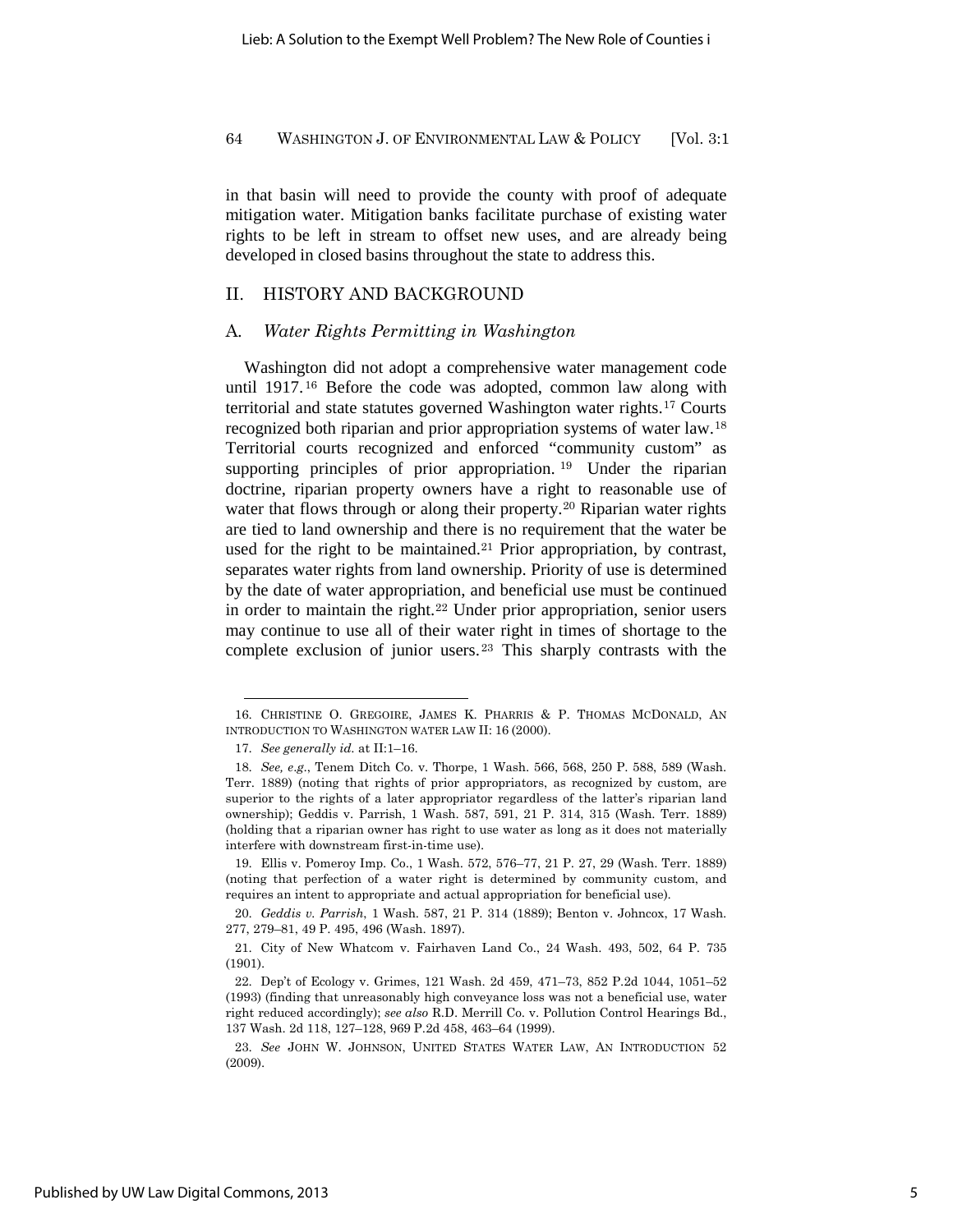correlative rights of water users under the riparian doctrine.<sup>24</sup>

The state legislature first attempted to develop a comprehensive system for water appropriation in 1890 with the Irrigation and Irrigating Ditches Act.<sup>25</sup> In 1891 the legislature added a requirement that water users post notice of intent to appropriate. <sup>26</sup> The legislature further provided that the priority date of a water right would relate back to the posting of notice. <sup>27</sup> In *Benton v. Johncox*, however, the Washington State Supreme Court expressly upheld the common law riparian doctrine.<sup>28</sup> The *Benton* Court, in fact, called into question whether states have the power to eliminate riparian rights at all, suggesting that such rights are an inseparable incident to ownership of land.<sup>29</sup> The Court held that prior appropriation applied to public land, as acknowledged by certain provisions of the 1866 Mining Act, but that when the federal government transferred title to a private party without reserving the water rights, the riparian rights passed to the owner of the property.<sup>30</sup>

A statewide lobbying effort by irrigators finally resulted in a comprehensive surface water code in 1917. <sup>31</sup> The 1917 Water Code established a permitting system for new water rights, mechanisms for adjudication, and principles of beneficial use, and empowered the State to permit and regulate water rights.<sup>32</sup> Since 1917, any party wishing to make a new use of surface water must apply for a permit from the State.<sup>33</sup> The statute provides no exceptions.<sup>34</sup>

Groundwater continued to be governed separately from surface water by common law until 1945.<sup>35</sup> "Underground streams" were governed by

27. *Id*.

29. *Id*.

<sup>24.</sup> *Geddis*, 1 Wash. at 591, 21 P. at 315.

<sup>25.</sup> Washington Irrigation and Irrigating Ditches Act (1890) (any person entitled to take water not already appropriated). Some territorial laws also favored prior appropriation. *See* 18 WASH. TERR. LAWS, 520–22 (1873) (granting right to appropriate water for beneficial use in Yakima County).

<sup>26. 1891</sup> WASH. LAWS, 327–29 (1891).

<sup>28.</sup> Benton v. Johncox, 17 Wash. 277, 281, 49 P. 495, 496 (1897).

<sup>30.</sup> *Id*. at 289–90, 49 P. at 499 (citing Jennison v. Kirk, 98 U.S. 456, 457 (1878); Act of July 26, 1866, 14 Stat. 253 § 9). The Court's reasoning in *Benton* is expressly rebuked by the United States Supreme Court in *Cal. Or. Power Co. v. Beaver Portland Cement Co.*, 295 U.S. 142, 162 (1935). *Cal. Or. Power* also affirms the authority of the State in enacting later statutes that establish prior appropriation as the dominant water rights system in Washington.

<sup>31.</sup> E.K. Vandevere, History of Irrigation in Washington (1948) (unpublished Ph.D. dissertation, University of Washington) (*on file with Journal*).

<sup>32. 1917</sup> WASH. LAWS, Ch. 117 (codified at WASH. REV. CODE § 90.03 (2012)).

<sup>33.</sup> WASH. REV. CODE § 90.03.250 (2012).

<sup>34.</sup> *Id*.

<sup>35.</sup> GREGOIRE, *supra* note 16, at V:4 to V:7.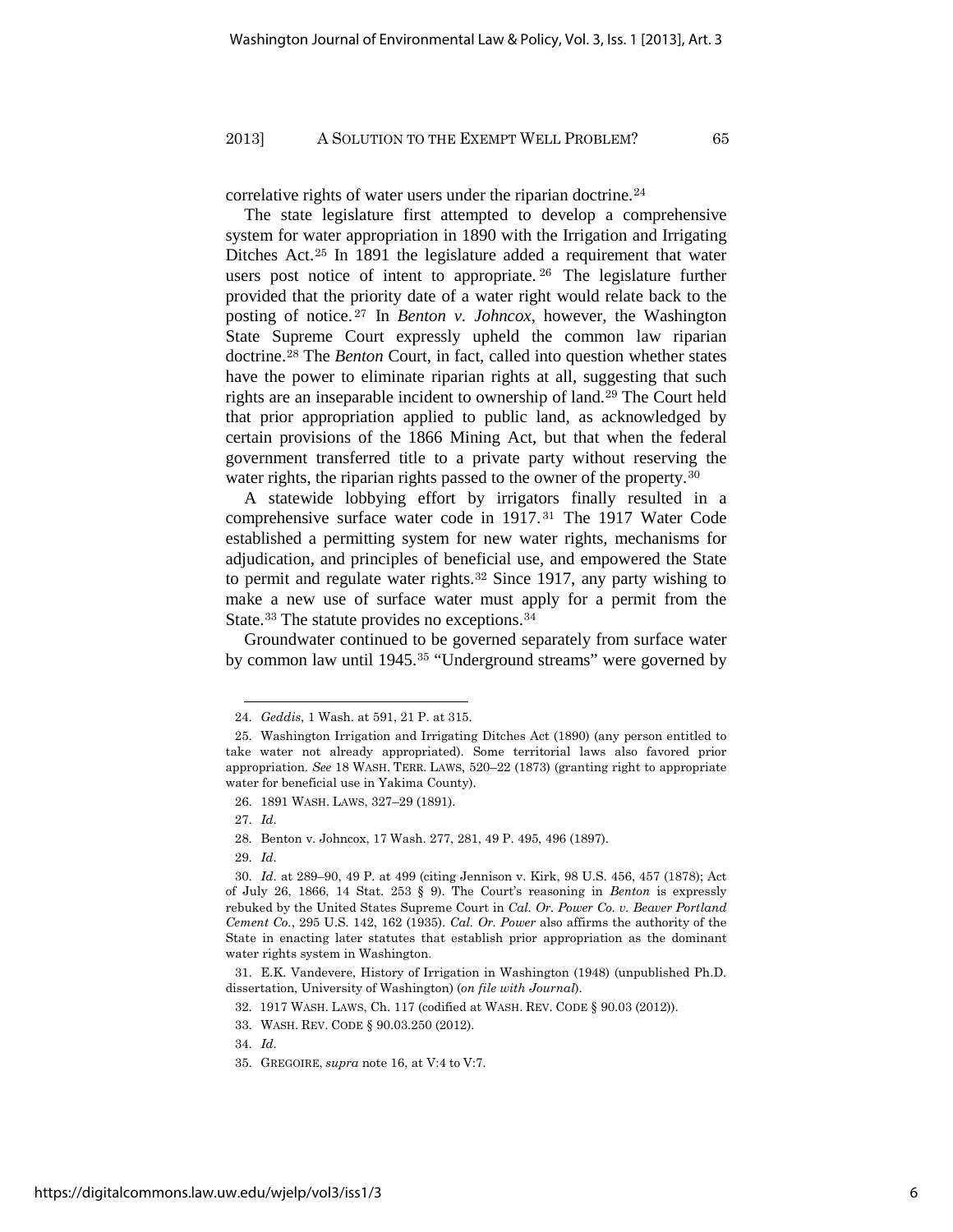the same principles as surface waters, and "percolating" groundwater was governed by common law.<sup>36</sup> Presumably, this meant that after 1917, the provisions of the Water Code would apply to underground streams, and any user would be required to comply with permitting and claims registration processes. In *Evans v. City of Seattle*, however, the Washington State Supreme Court defined an "underground stream" as one that flows in a permanent, defined, and well-known channel.<sup>37</sup> The Court further established a presumption that groundwater was "percolating" rather than classifying it as an "underground stream."<sup>38</sup> The burden for rebutting this presumption (by clear and convincing evidence) was essentially impossible to meet because the terms did not have any connection to hydrologic reality; "underground streams," as contemplated by the court, do not exist.<sup>39</sup>

In 1945, the state legislature passed a groundwater code that extended the 1917 Water Code's permit system to groundwater. $40$  The permitting requirement provides:

> After June 6, 1945, no withdrawal of public groundwaters of the state shall be begun, nor shall any well or other works for such withdrawal be constructed, unless an application to appropriate such waters has been made to the department and a permit has been granted by it as herein provided:

> EXCEPT, HOWEVER, That any withdrawal of public groundwaters for stock-watering purposes, or for the watering of a lawn or of a noncommercial garden not exceeding one-half acre in area, or for single or group domestic uses in an amount not exceeding five thousand gallons a day, or as provided in RCW 90.44.050, or for an industrial purpose in an amount not exceeding five thousand gallons a day, is and shall be exempt from the provisions of this section, but, to the extent that it is regularly used beneficially, shall be entitled to a right equal to that established by a permit issued under the provisions of this chapter  $\dots$ .<sup>41</sup>

<sup>36.</sup> Evans v. City of Seattle, 182 Wash. 450, 453, 47 P.2d 984, 985 (1935) (citing Meyer v. Tacoma Light & Water Co., 35 P. 601, 8 Wash. 144 (1894)). The concept of underground streams really stems from a misunderstanding of hydrogeology in the early twentieth century. Except in areas of limestone karst topography, which do not exist in Washington, water generally does not flow underground in "streams." GREGOIRE, *supra* note16. at V:5.

<sup>37.</sup> *Evans*, 182 Wash. at 453, 47 P.2d at 985.

<sup>38.</sup> *Id*.

<sup>39.</sup> GREGOIRE, *supra* note 16, at V:5.

<sup>40. 1945</sup> WASH. LAWS ch. 263 (codified at WASH. REV. CODE § 90.44 (2012)); WASH. REV. CODE § 90.44.020 (2012) (intent of statute is to extend application of surface water statutes to groundwater).

<sup>41.</sup> WASH. REV. CODE § 90.44.050.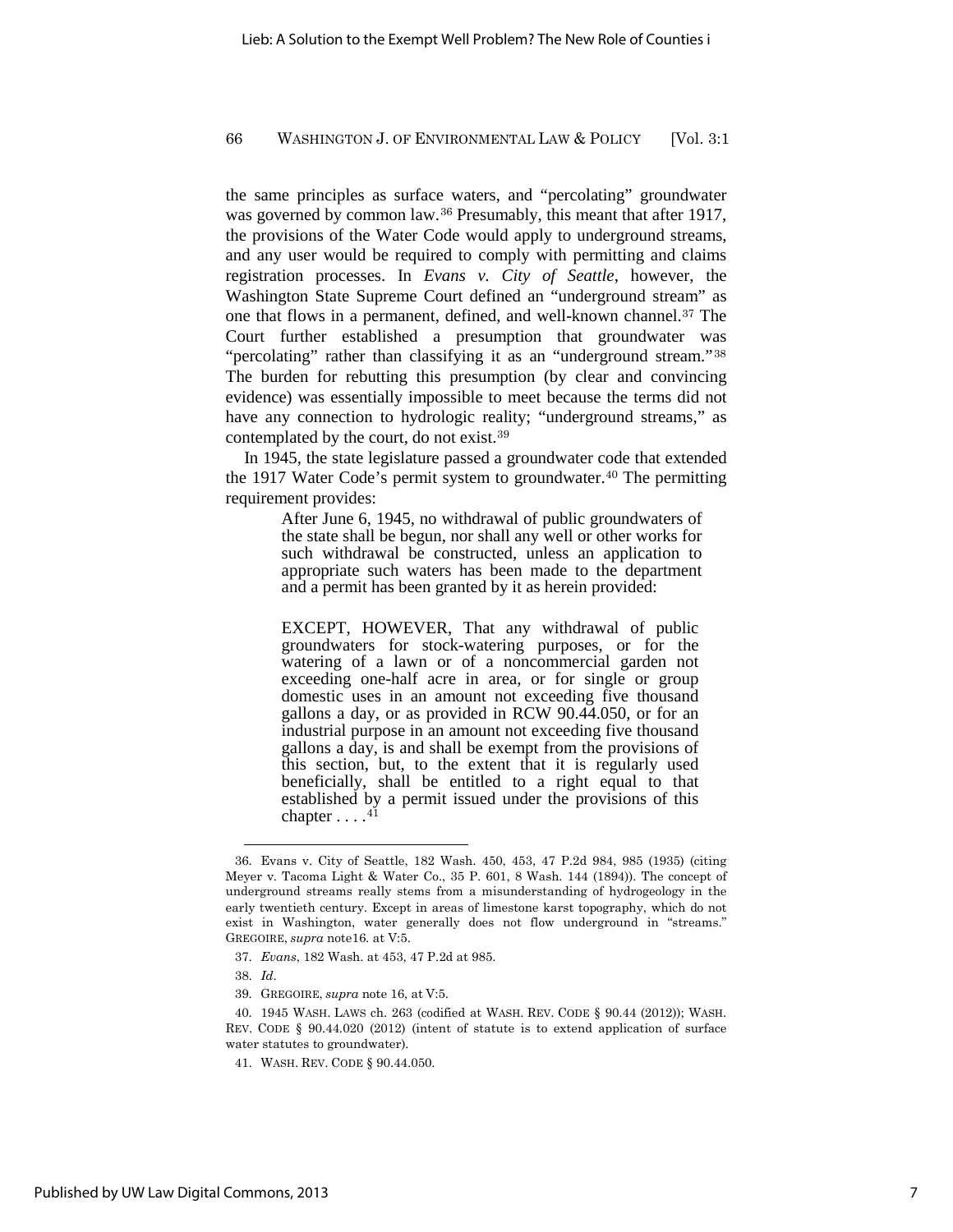The groundwater code excepts four significant classes of groundwater use from permitting requirements: (1) stock watering, (2) watering a lawn or noncommercial garden not exceeding one-half acre in area, (3) single or group domestic use not exceeding 5000 gallons per day, and (4) industrial purposes not exceeding 5000 gallons per day.<sup>42</sup> Though exempt from permitting, these excepted uses are still subject to all other substantive provisions of the groundwater code, including both the beneficial use requirement and the priority system.<sup>43</sup> The stock watering exemption is not limited as to quantity: any stock water use is eligible for the exemption.<sup>44</sup> Watering a lawn or garden not exceeding one half acre also technically has no volume limitation. <sup>45</sup> Single or group domestic use and industrial use are both limited to 5000 gallons per day.<sup>46</sup>

The exemptions were practical ones, intended to save water users from the difficulty and expense of complying with permitting procedures and to save the state from the difficulty and expense of processing applications for small withdrawals that were likely to have only de minimus impact. <sup>47</sup> Exempt well use today is cumulatively very significant. In the last few decades, suburban and ex-urban development has expanded into rural unincorporated areas, and developers have utilized the "single or group domestic" use exemption to provide water for a significant portion of the State's residential growth.<sup>48</sup> Hundreds of thousands of acre-feet are withdrawn each year from exempt wells, 49 posing significant problems for Ecology in administering the State's waters, as well as potentially threatening critical in-stream flows in some basins.<sup>50</sup>

48. *Id*. at 1105–07.

<sup>42.</sup> *Id*.

<sup>43.</sup> *See* WASH. REV. CODE §§ 90.44.035, 110, 130 (2012).

<sup>44.</sup> Five Corners Family Farmers v. Washington, 173 Wash. 2d 296, 313, 286 P.3d 892, 901 (2012).

<sup>45.</sup> *See id*. (exempt use categories are limited only by the qualifying phrase following the category); WASH. REV. CODE § 90.44.050 (2012). Because exempt well use is limited by beneficial use and prohibitions on waste, it is not conceivable that use of more than 5000 gallons per day would be allowable for a half acre lawn or garden.

<sup>46.</sup> *See Five Corners Family Farmers*, 173 Wash. 2d at 313, 268 P.3d at 901; WASH. REV. CODE § 90.44.050 (2012).

<sup>47.</sup> *See* Robert N. Caldwell*, Six-Packs for Subdivisions: The Cumulative Effects of Washington's Domestic Well Exemption*, 28 ENVTL. L. 1099, 1103 (1998).

<sup>49.</sup> An acre-foot is the typical measurement of large volumes of water in the United States. It is the volume required to cover one acre of land with one foot of water. One acre-foot equals approximately 325,853 gallons.

<sup>50.</sup> Caldwell, *supra* note 47, at 1108–10.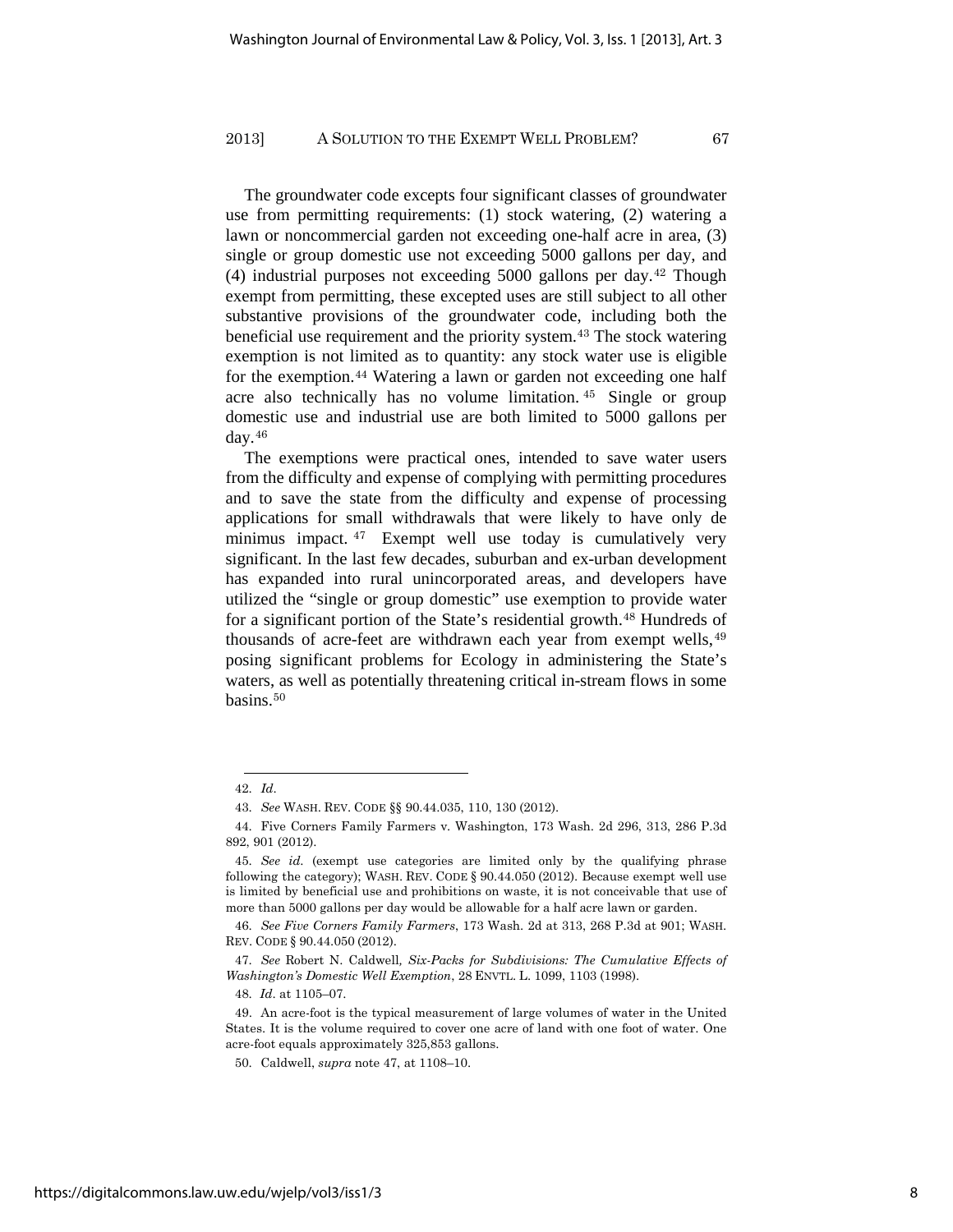## III. THE USE OF EXEMPT WELLS IN SUBDIVISIONS

The exempt well provision provides an attractive option for developers to avoid the cost and delay of the water rights permitting process, as well as the higher regulatory scrutiny of an officially recorded right. Consequently, between the 1980s and early 2000s developers commonly used either the individual domestic exemption by drilling a single exempt well for each parcel within a development or the group domestic exemption by creating "Group B" water systems. <sup>51</sup> Group B is a classification of public water systems governed by Washington Department of Health regulations in which a single domestic well may be drilled to serve six residences (three residences for wells east of the Cascade Mountains).<sup>52</sup> In 1997, the Attorney General opined that this use of exempt wells was unlawful,<sup>53</sup> and in 2002 the Washington State Supreme Court agreed.<sup>54</sup>

## A*.* Dep't of Ecology v. Campbell & Gwinn, LLC

In 1999, Campbell & Gwinn, LLC notified Ecology that it intended to drill permit-exempt wells on twenty individual lots it owned in Yakima County near Ahtanum Creek. An Ecology employee who reviewed the notice believed that the twenty lots were part of one project. That employee was concerned that drilling exempt wells as proposed would be inconsistent with a 1997 Attorney General's opinion, taking the position that all water use within a subdivision constituted one withdrawal for the purposes of RCW 90.44.050, and therefore the permit exemption did not apply to total subdivision use exceeding 5000 gallons per day.<sup>55</sup> Ecology employees relayed these concerns to Campbell & Gwinn, and the parties agreed to submit the issue to the Yakima County Superior Court as a declaratory judgment action. On cross-motions for summary judgment, the court ruled in favor of Campbell & Gwinn, finding that "[w]ithdrawals from multiple wells within a subdivision, if each withdrawal is less than 5000 gallons per day, are multiple withdrawals, not a single withdrawal. Each 5000 gallon per day withdrawal is exempt from the permit requirement of RCW

<sup>51.</sup> *Id*. at 1106.

<sup>52.</sup> *Id*. (citing WASH. DEPT. OF HEALTH, WASH. ADMIN. CODE § 246–291 (1997)). The number of residences served is apparently based on the 5000 gallon per day limit. *Id*.

<sup>53.</sup> Status in Water Rights System of Exempt Groundwater Withdrawals, 6 Op. Wash. Att'y Gen. 1 (1997).

<sup>54.</sup> Dep't of Ecology v. Campbell & Gwinn, LLC, 146 Wash. 2d. 1, 13–14, 43 P.3d 4, 11 (Wash. 2002).

<sup>55.</sup> *Id*. at 5, 43 P.3d at 7; *see* 6 Op. Wash. Att'y Gen. 1, *supra* note 53.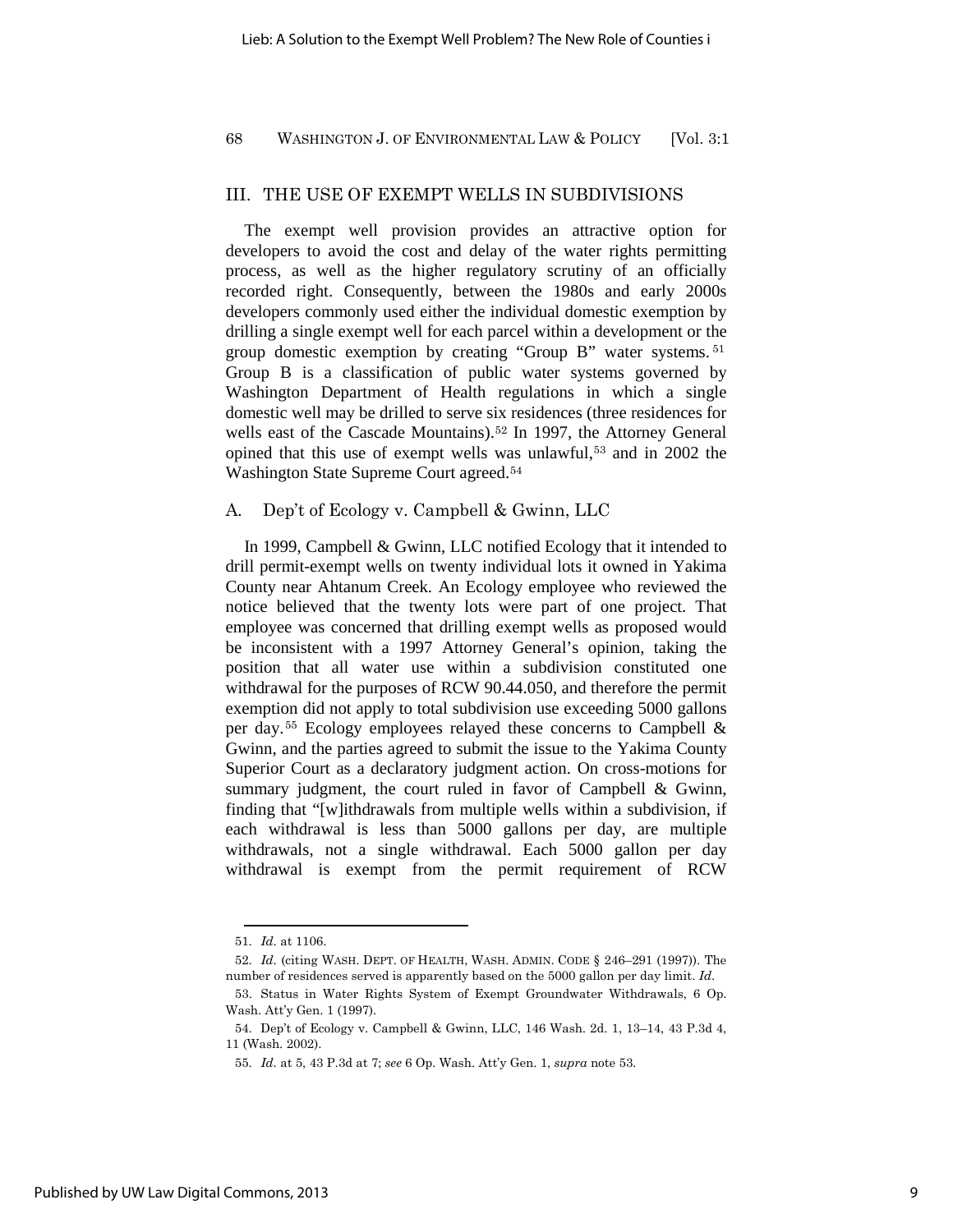## 90.44.050."<sup>56</sup>

On appeal, the Washington State Supreme Court held that a developer cannot utilize exempt wells where proposed water use for an entire subdivision will exceed 5000 gallons per day.<sup>57</sup> The Court stated that by the plain meaning of the exempt well statute, the 5000 gallon per day limit applies to the use proposed by the permit applicant and not to the amount withdrawn from each individual well. <sup>58</sup> In this case, the developer was the permit applicant, not the individual lot owner, so the total proposed water use of the project was the relevant metric for determining whether an exemption applied regardless of the number of proposed wells.<sup>59</sup>

*Campbell & Gwinn* did not expressly establish any requirement for counties to determine legal water availability, $60$  leaving counties to fill the gaps between the Court's holding and developers' interpretation of the statute. County regulations could not allow permittees to violate the clear mandate of the case by using multiple exempt wells to provide water for a single subdivision. However, the Court did not definitively decide what constituted a single subdivision, so the question remained open whether counties were required to prevent developers from otherwise evading permit requirements. *Campbell & Gwinn* was silent on whether counties have a broader duty to ensure that water is legally available; the Court later addressed these questions in *Kittitas Cnty. v. E. Wash. Growth Mgmt. Hearings Bd*.

The Court's holding in *Campbell & Gwinn* ended the practice of using multiple exempt wells to supply subdivisions. Developers quickly came up with a novel approach for skirting the statutory limitation; this was the key issue considered by the court in *Kittitas County*. Following *Campbell & Gwinn*, developers began submitting separate subdivision applications to counties for many small subdivisions, which in reality were part of single large subdivisions. By keeping the proposed water use associated with each individual subdivision application below the 5000 gallon per day limit, developers could argue they were complying with the law.

<sup>56.</sup> *Id*. at 7, 43 P.3d at 8 (quoting summary judgment order) (internal quotations omitted).

<sup>57.</sup> *Id*. at 14, 43 P.3d at 11.

<sup>58.</sup> *Id*. at 12. 43 P.3d at 10.

<sup>59.</sup> *Id*. at 14, 43 P.3d at 11.

<sup>60.</sup> *See generally id*. at 13–17, 43 P.3d at 11–13.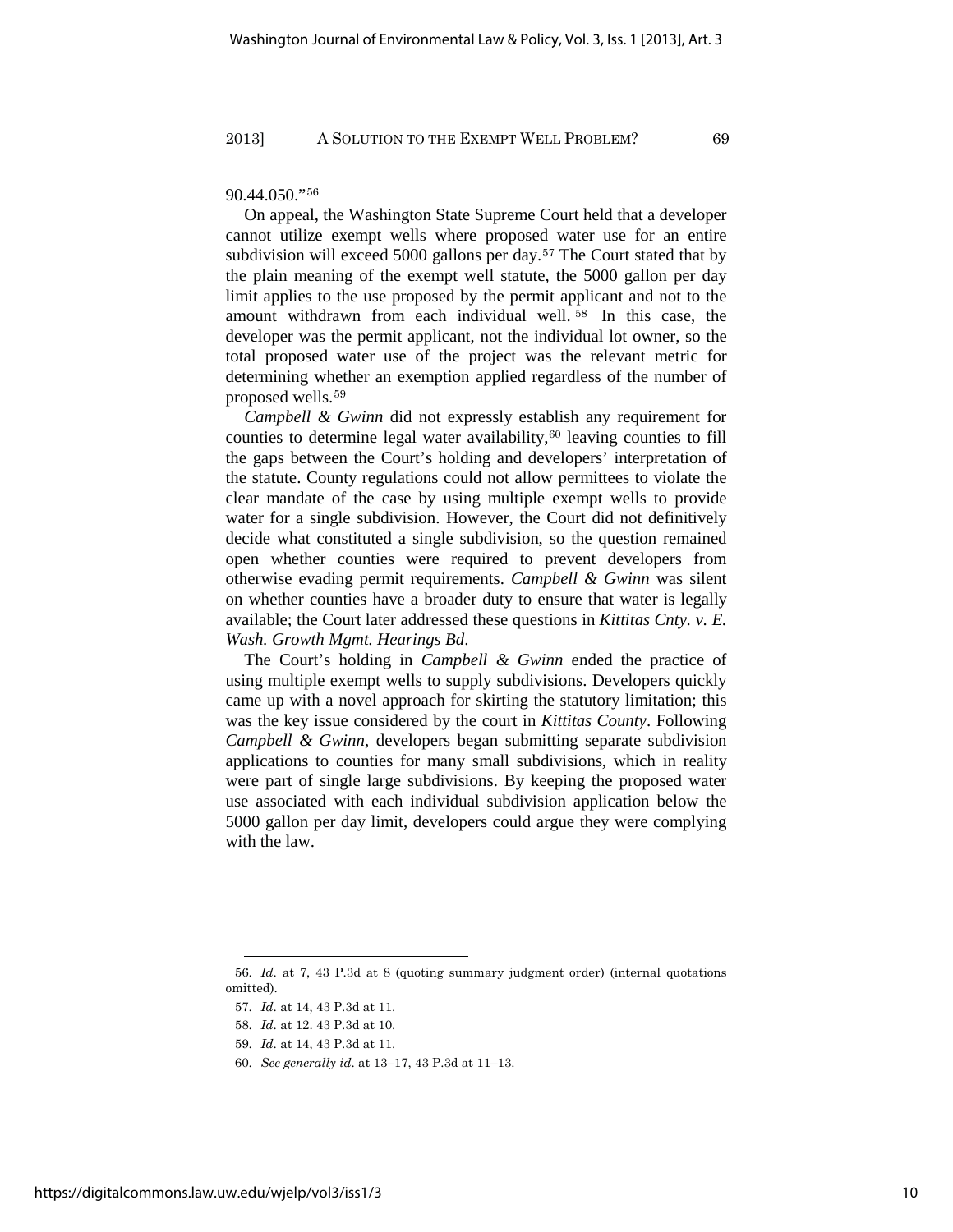## B*. Procedural Background:* Kittitas Cnty*.* v. E*.* Wash*.* Growth Mgmt*.* Hearings Bd*.*

Kittitas County's 2006 subdivision regulations allowed property owners to submit subdivision applications without submitting information about related subdivision applications, essentially allowing a property owner to evade water right permitting requirements.<sup>61</sup> Despite the Court's holding in *Campbell & Gwinn*, <sup>62</sup> a developer could use multiple subdivision applications to allow what was really one subdivision to be served by multiple exempt wells, each using less than 5000 gallons of water per day.

Several organizations, including Kittitas County Conservation, RIDGE, and Futurewise (collectively "RIDGE") petitioned the Eastern Washington Growth Management Hearings Board (Board) to review Kittitas County's Revised 2006 Comprehensive Plan.<sup>63</sup> The petitioners alleged that the comprehensive plan violated several requirements of the state's Growth Management Act (GMA or "the Act"), including that the County's subdivision regulations allowed multiple exempt wells to serve single subdivisions in violation of the GMA's mandate to protect water resources. <sup>64</sup> The Board found that Kittitas County's revised comprehensive plan did not comply with the GMA because it allowed permit applicants to use multiple exempt wells to serve single subdivisions by separating the subdivision into multiple applications in violation of state water law.<sup>65</sup> Kittitas County and several other parties separately appealed the Board's decisions. 66 Division Three of the Washington Court of Appeals consolidated the two cases and certified them for review by the Washington State Supreme Court.<sup>67</sup> The State Supreme Court affirmed the Board's decision, holding that Kittitas County's subdivision regulations failed to protect water resources as

<sup>61.</sup> *See* KITTITAS COUNTY CODE § 16.04.040 (2007), *amended by* Kittitas County Ordinance 2010-001 (Feb. 11, 2013); *id.* § 16.12.020 (2007), *amended by* Kittitas County Ordinance 2010-014 (Dec. 21, 2010).

<sup>62.</sup> *Campbell & Gwinn, LLC*, 146 Wash. 2d at 14, 43 P.3d at 11.

<sup>63.</sup> Kittitas Cnty. v. E. Wash. Growth Mgmt. Hearings Bd., 172 Wash. 2d 144, 152, 256 P.3d 1193, 1197 (2011).

<sup>64.</sup> Kittitas Cnty. Conservation v. Kittitas Cnty., No. 07-1-0015, 2008 WL 1766717, 1 (E. Wash. Growth Mgmt. Hearings Bd. March 21, 2008).

<sup>65.</sup> *Id*. at 9.

<sup>66.</sup> *Kittitas Cnty*., 172 Wash. 2d at 151, 256 P.3d at 1196.

<sup>67.</sup> *Id*. at 152, 256 P.3d at 1197. The Board also decided several other issues relating to Kittitas County's comprehensive plan, and the Court considered eight issues raised by petitioners concerning the Board's decision. This Comment examines only the impact of the Court's decision on the eighth issue, whether "the Board properly determined that the County failed to protect water by not requiring disclosure of common ownership in subdivision applications."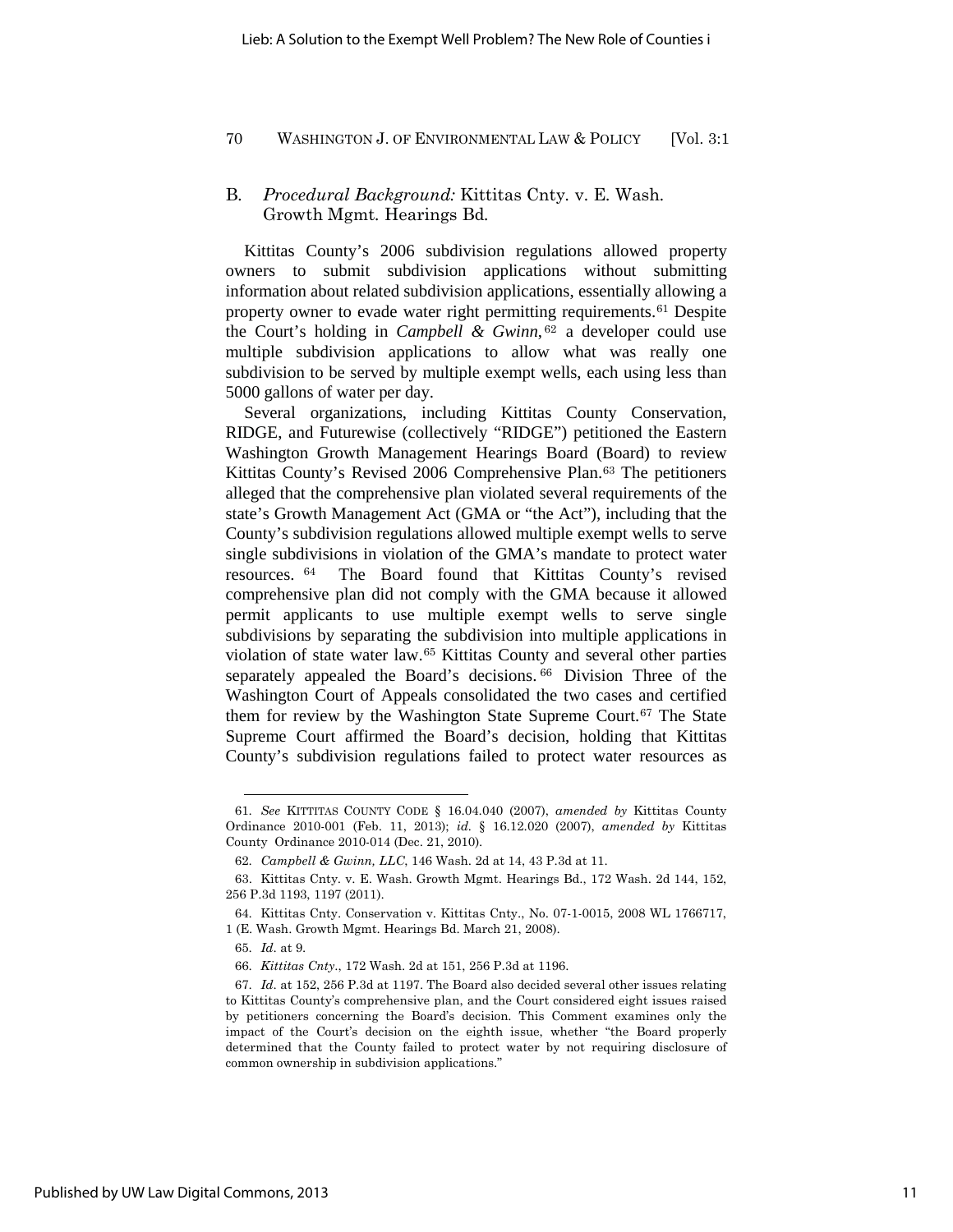required by the GMA because the regulations allowed permit applicants to evade water rights permitting requirements.<sup>68</sup>

## IV. COUNTY ZONING REGULATIONS MUST NOT ALLOW MULTIPLE SUBDIVISION APPLICATIONS FOR ADJACENT COMMONLY OWNED PROPERTY

## A*. The Growth Management Act Requires Water Resource Protection*

The GMA directs counties to ensure adequate water supply by requiring that building permit applicants provide evidence of an "adequate water supply for the intended use of the building."<sup>69</sup> The GMA further requires that the mandatory land use element of a county's comprehensive plan must provide for protection of surface and groundwater resources.<sup>70</sup> Of particular importance in *Kittitas County* is the GMA requirement that building permit applicants submit evidence of adequate water supply,  $71$  and the requirement that a city or county enforce the provision and ensure that water supply is adequate before issuing a permit.<sup>72</sup> With regard to subdivisions, the Court quoted RCW 58.17.110(2): "A proposed subdivision and dedication shall not be approved unless the city, town, or county legislative body makes written findings that: (a) appropriate provisions are made for . . . potable water supplies."<sup>73</sup> Counties have interpreted these mandates to require only that they verify that water is physically available in the ground and deny any responsibility to determine the legal adequacy of a proposed source of water, suggesting that this determination falls to the Department of Ecology.<sup>74</sup>

## B*. The GMA Requires County Subdivision Regulations to Prevent Evasion of Water Law by Permit Applicants*

The Court in *Kittitas County* upheld the Board's finding that the County's subdivision regulations allowing multiple side-by-side subdivisions in common ownership were not in compliance with the

<sup>68.</sup> *Id*. at 175–76, 256 P.3d at 1208.

<sup>69.</sup> WASH. REV. CODE § 19.27.097(1) (2012).

<sup>70.</sup> *Id.* §§ 36.70A.070(1), (5)(c)(iv).

<sup>71.</sup> *Id.* § 19.27.097(1) (2012).

<sup>72.</sup> *Kittitas Cnty*., 172 Wash. 2d at 178–79, 256 P.3d at 1209 (citing Swinomish Indian Tribal Cmty. v. Skagit Cnty., 138 Wash. App. 771, 780, 158 P.3d 1179, 1183 (2007)); WASH. REV. CODE § 58.17.110 (2012).

<sup>73.</sup> *Kittitas Cnty*., 172 Wash. 2d at 179, 256 P.3d at 1209 (quoting WASH. REV. CODE § 58.17.110(2)(2012)).

<sup>74.</sup> *Id*. at 179–80, 256 P.3d at 1210; *see also* Reinert, *supra* note 14.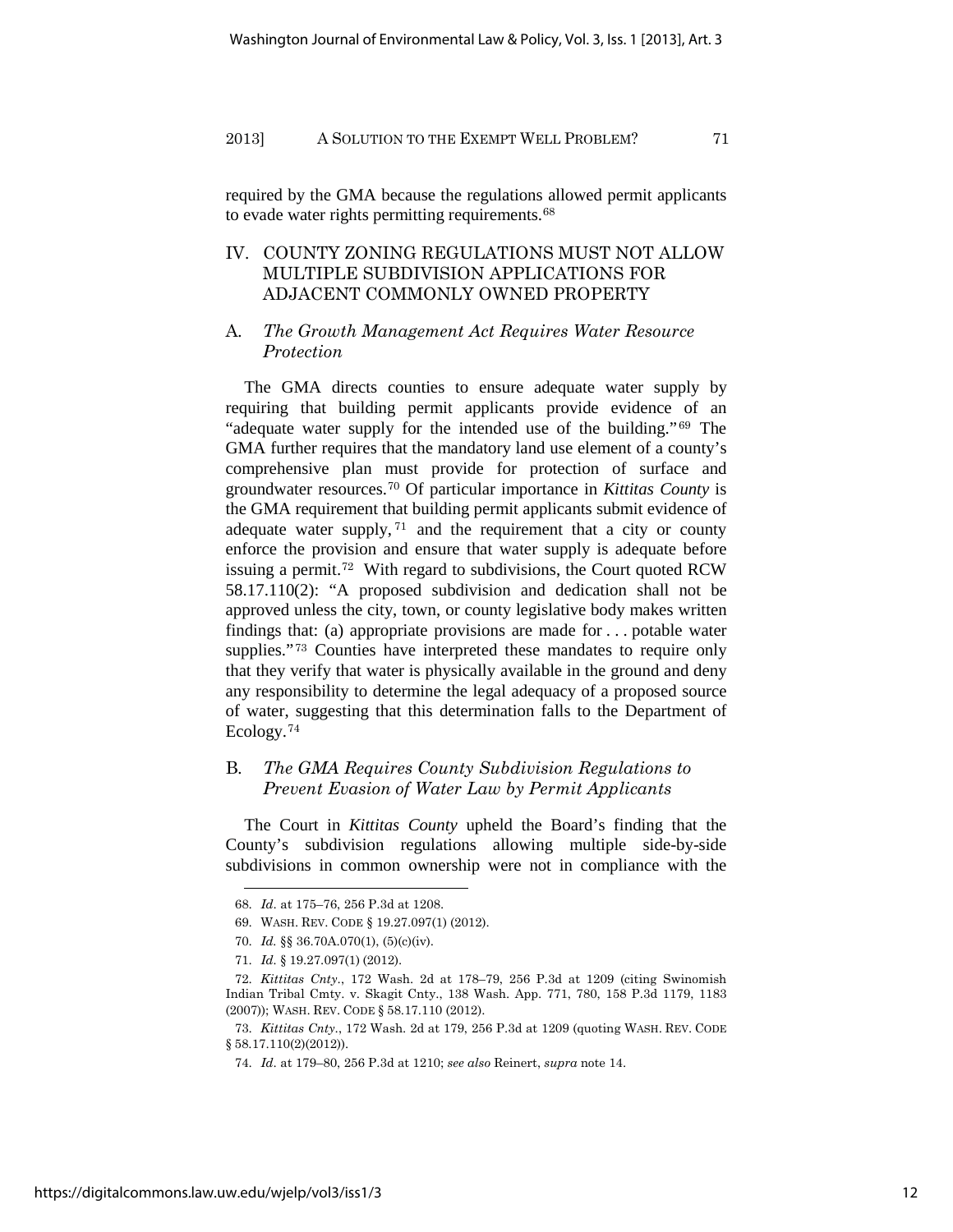GMA's mandate to protect water quantity.<sup>75</sup> The Board reasoned that the subdivision regulations were out of compliance with the GMA because they allowed subdivision applicants to evade water rights permitting requirements.<sup>76</sup> The Court echoed this reasoning, adding that "[i]n effect, the County could approve the subdivision of land, relying on the availability of permit-exempt wells for water supply, under circumstances in which *Campbell & Gwinn* would actually require water permits from Ecology under RCW 90.44.050."<sup>77</sup> The Court held that RCW 58.17.110 requires that county subdivision regulations consider multiple side-by-side subdivision applications covering commonly owned property together.<sup>78</sup>

The Court rejected petitioner's argument that a county is preempted from adopting regulations relating to groundwater,<sup>79</sup> holding that while Ecology was the only agency that could appropriate water, $80$  counties could and must regulate to ensure that land use is "not inconsistent with available water resources."<sup>81</sup> Furthermore, the Court framed the question as whether RCW 58.17.110, in requiring that counties assure appropriate provisions are made for potable water supplies, only intends that counties must assure that water is factually available underground or that water is both factually and legally available.<sup>82</sup> The Court made clear that a county has a role beyond simply determining that water is physically underground and implied that a county does have a duty to determine whether water is legally available before issuing permits.<sup>83</sup>

## V. IMPLICATION OF *KITTITAS COUNTY* HOLDING BEYOND RCW 58.17.110: COUNTIES MUST CONSIDER GMA WATER PROTECTION PROVISIONS IN LIGHT OF RELATED WATER CODE PROVISIONS

The *Kittitas County* Court articulated a rule that county zoning regulations may not allow subdivision permit applicants to "effectively evade compliance with water permitting requirements."<sup>84</sup> At least one commentator suggests that all that we know for sure as a result of

<sup>75.</sup> *Kittitas Cnty.*, 172 Wash.2d at 181, 256 P.3d at 1210.

<sup>76.</sup> Kittitas Cnty. Conservation v. Kittitas Cnty., No. 07-1-0015, 2008 WL 1766717, 17–19 (E. Wash. Growth Mgmt. Hearings Bd. March 21, 2008).

<sup>77.</sup> *Kittitas Cnty*., 172 Wash. 2d at 177, 256 P.3d at 1209.

<sup>78.</sup> *Id*. at 180–81, 256 P.3d at 1210.

<sup>79.</sup> *Id*. at 179, 256 P.3d at 1209–10.

<sup>80.</sup> *Id*. at 178, 256 P.3d at 1209 (citing WASH. REV. CODE § 90.44.040 (2012)).

<sup>81.</sup> *Id*.

<sup>82.</sup> *Id*. at 180, 256 P.3d at 1210.

<sup>83.</sup> *Id*.

<sup>84.</sup> *Id*. at 181, 256 P.3d at 1210.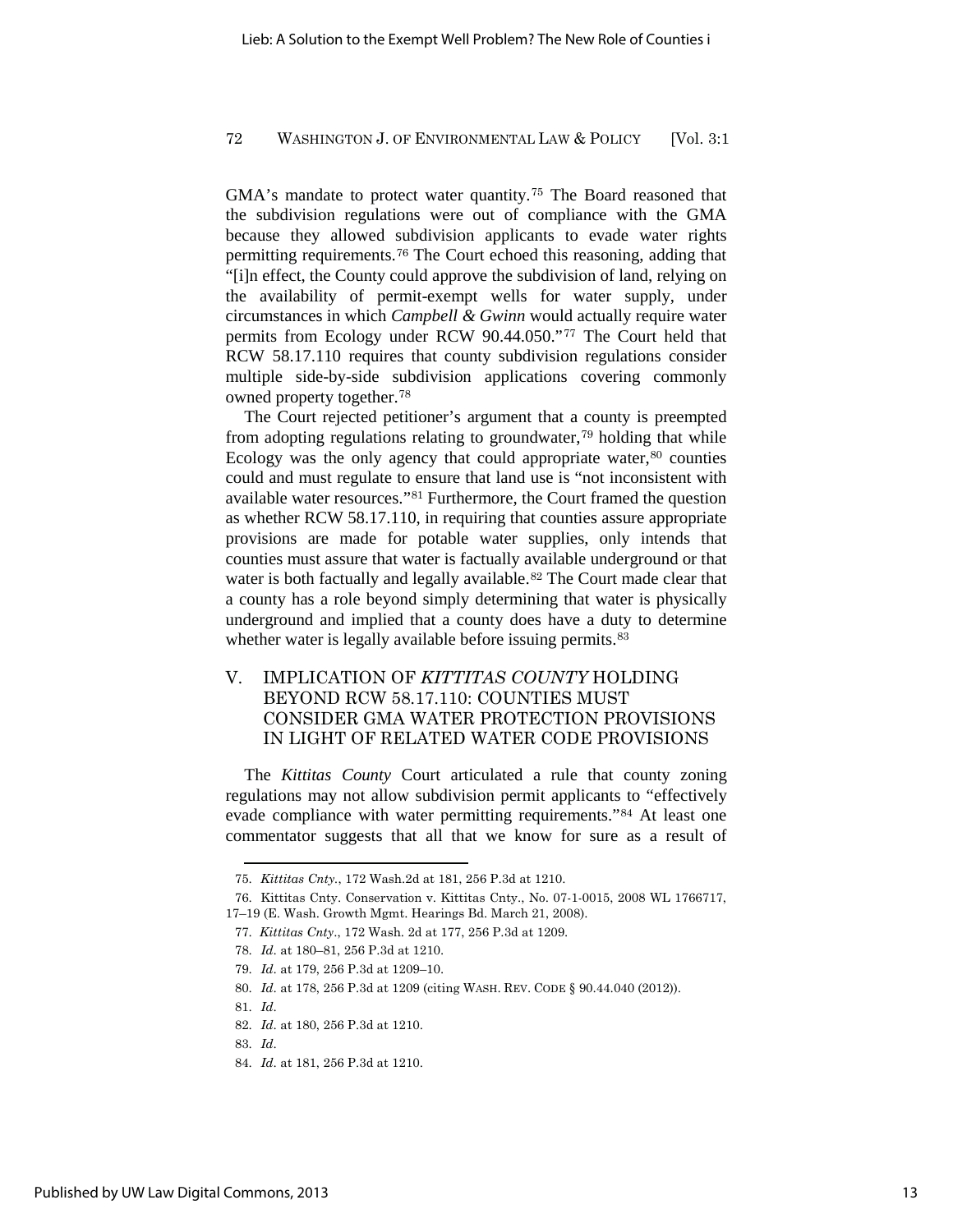*Campbell & Gwinn* and *Kittitas County* is that "counties cannot allow applicants to effectively evade water permitting requirements, such as by [filing] multiple, essentially related subdivision applications."<sup>85</sup> Several others suggest that the case requires counties to determine whether water is legally available,<sup>86</sup> though there has been relatively little elaboration on the meaning of this requirement.<sup>87</sup> In context, the Court's statement can fairly be interpreted as establishing that counties have an affirmative duty to ensure that subdivision permit applicants, as well as other applicants for building developments, comply with water permitting requirements.

The Court, when asked whether counties must determine legal and factual availability of water, decided that interpreting the GMA as requiring counties only to determine whether water was physically available would allow evasion of the law. <sup>88</sup> This framing strongly supports the argument that counties must determine legal availability, at least in the context of determining whether "appropriate provisions are made for ... potable water supplies" by subdivision permit applicants.<sup>89</sup> Additionally, the GMA requires all building permit applicants to submit proof of an adequate water supply, <sup>90</sup> making it likely that the Court would extend this rationale beyond subdivision permits.

The debate over whether counties are charged with determination of legal water availability following *Kittitas County* is largely an academic one. Regardless of what it is called, the Court made clear that counties must prevent subdivision permit applicants from evading water rights permitting requirements.<sup>91</sup> There is little reason to suggest that the Court would not extend its reasoning to other types of development. Consequently, counties must look to related water code provisions to ensure that every subdivision permit applicant has legal access to an

<sup>85.</sup> Reinert, *supra* note 14, at 2.

<sup>86.</sup> *See* Jeff Kray, *Washington Supreme Court Restricts Water Rights—Decision May Impede Development in Rural Counties*, MARTEN L. NEWSL. (Oct. 13, 2011), *available at* http://www.martenlaw.com/newsletter/20111013-wash-water-rights-restricted; EarthJustice Letter, *supra* note 13, at 5; Dan Patridge, *Court Decision is Big Gain for Groundwater Protection*, WASH. DEP'T OF ECOLOGY BLOG (Aug. 18, 2011), http://ecologywa.blogspot.com/2011/08/court-decision-is-big-gain-for.html (Water Resources Program Manger Maia Bellon suggests counties were obligated to determine "legal availability" even before the Court's decision.).

<sup>87.</sup> EarthJustice argues in its letter to King County department directors that when a permit applicant intends to utilize exempt wells for a development, it is the County's duty to independently determine water availability because Ecology has no regulatory role before an exempt well is drilled. EarthJustice Letter, *supra* note 13, at 6.

<sup>88.</sup> *Kittitas Cnty*., 172 Wash. 2d at 181, 256 P.3d at 1210.

<sup>89.</sup> WASH. REV. CODE § 58.17.110(2) (2012).

<sup>90.</sup> *Id.* § 19.27.097(1).

<sup>91.</sup> *Kittitas Cnty*.,172 Wash. 2d at 179–81, 256 P.3d at 1209–10.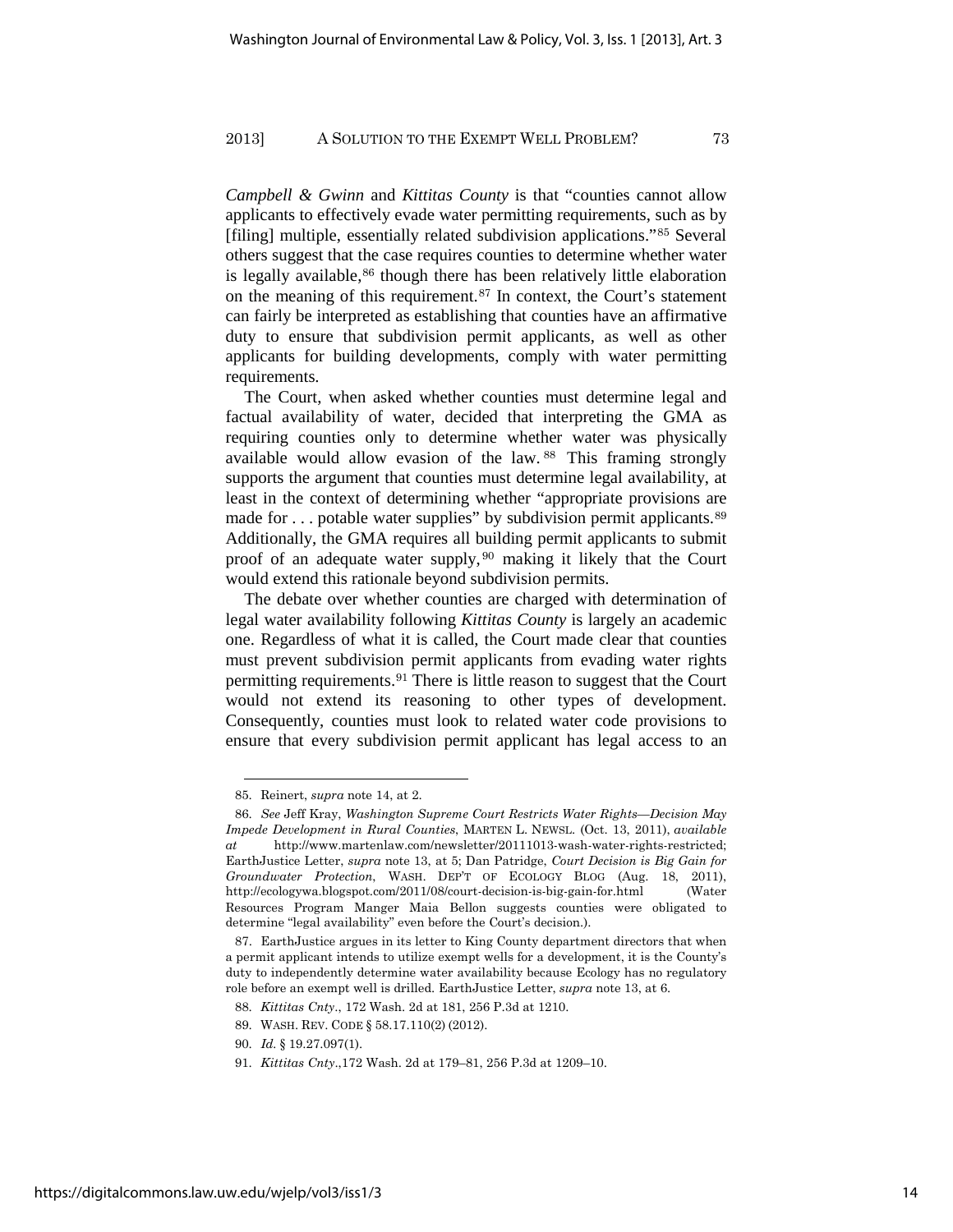adequate water source.

## VI. COUNTIES ARE CAPABLE OF ADEQUATELY DETERMINING THE LEGAL AVAILABILITY OF WATER

Ensuring that a legally adequate water source is available is not an onerous task for a county to undertake. Presently, most counties are equipped to determine legal water availability when an applicant seeks to use permitted ground or surface water. Proof of the legal validity of such water rights is adequate when an applicant provides evidence of a valid claim, permit, certificate of adjudication or water right, or statement from a water purveyor that water will be provided.<sup>92</sup> In fact, counties presumably are already partially fulfilling this obligation by complying with the express requirements of the GMA. <sup>93</sup> Where an applicant plans to use an exempt well for water supply, the county's responsibility is less certain. A county must first require proof that the applicant will meet the use and quantity requirements for a permit exemption, and second must determine that a proposed use will not impair existing rights. County authority to evaluate the priority of water rights is limited. Accordingly, cooperation between counties and Ecology will be necessary to determine if water in a particular basin is freely available for exempt well appropriation. However, this process is not as difficult as it may appear.

## A*. Counties are Presently Equipped to Determine Whether an Applicant has a Permitted Surface and Groundwater Right*

Ensuring that permit applicants have access to a legal water source is relatively straightforward in situations where the permitted action will require a permitted surface or groundwater right. In such a case, the county will only need proof of a valid right. A valid right can be shown, depending on the specific circumstance, by a certificate of adjudicated water right, a properly registered claim, a permit, or a water right certificate.<sup>94</sup> A statement from a water purveyor (who has a valid right) stating that water will be provided would also be sufficient.<sup>95</sup>

The Water Code sets forth a process for determining the validity of

<sup>92.</sup> *See infra* notes 94–104 and accompanying text.

<sup>93.</sup> *See* WASH. REV. CODE. § 19.27.097(1) (2012).

<sup>94.</sup> *Id*. § 90.03.250 (certificate of adjudication); *id*. §§ 90.14.041–.121 (claims); *id*. § 90.03.250 (permits); *id*. § 90.03.330 (certificate).

<sup>95.</sup> *Id*. § 19.27.097(1).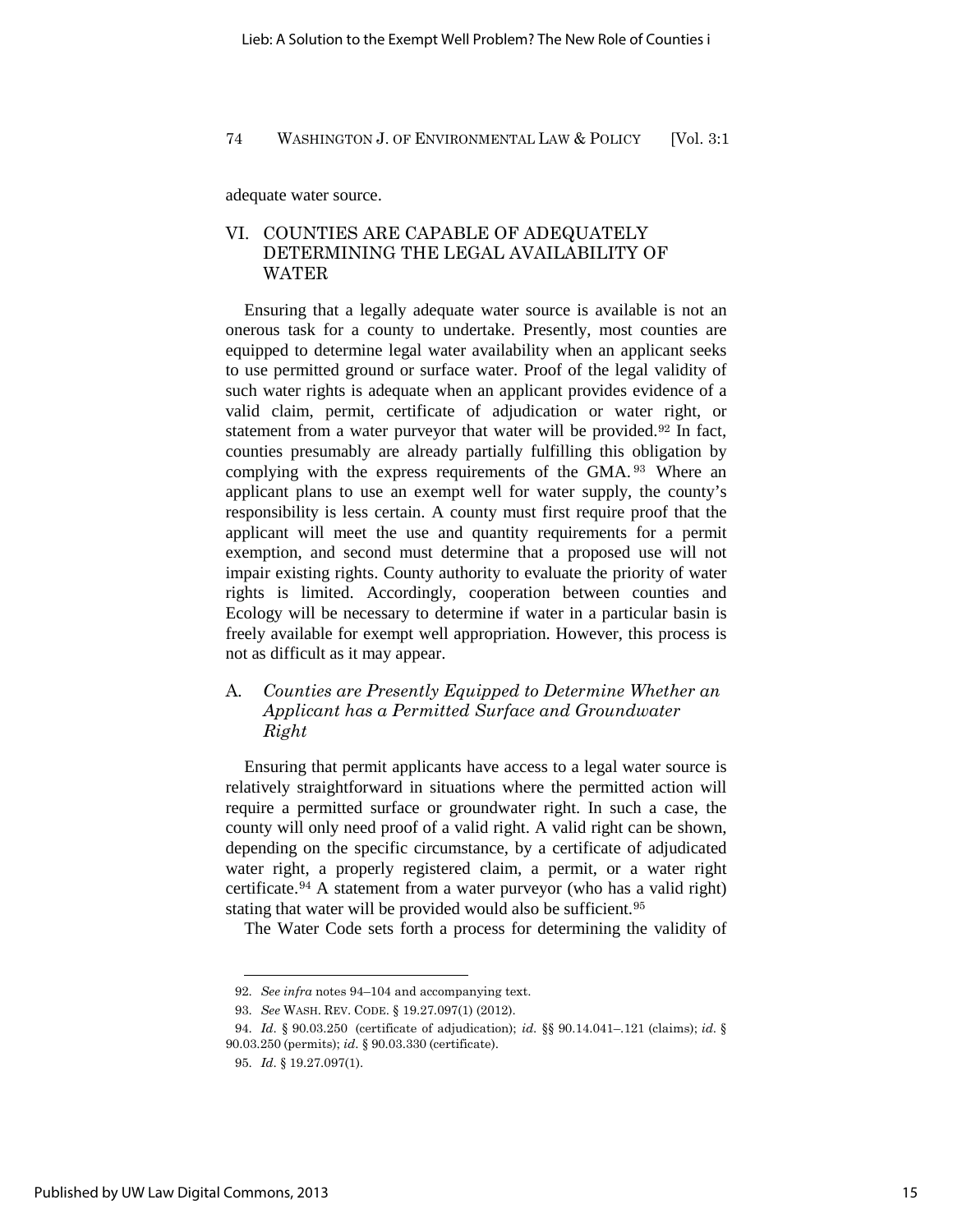pre-1917 claims through adjudication.<sup>96</sup> Following final adjudication by the court, Ecology will issue a certificate of water right which sets out all of the attributes of the right, including place, purpose, quantity, and season of use.<sup>97</sup> Where a basin has not been adjudicated, a pre-1917 surface water right or pre-1944 groundwater right may be supported by a claim. Users claiming pre-1917 surface water rights or pre-1944 groundwater rights must have properly filed a claim for registration before June 30, 1974. <sup>98</sup> The actual validity of a claim can only be determined by adjudication. <sup>99</sup> Accordingly, if a claim was properly registered, and has not subsequently been adjudicated, the claim will be sufficient for a county's purposes.

Surface water appropriations made after the Surface Water Code was passed in 1917 and groundwater appropriations made after June 6, 1945 are both subject to the permitting process.<sup>100</sup> Under the Water Codes, a person wishing to appropriate water must submit an application to Ecology, providing detailed information about the proposed purpose of use, place of use, and quantity of use.<sup>101</sup> Ecology may issue a permit if it finds that water is available for appropriation and that the proposed use meets the other statutory requirements. <sup>102</sup> When a permit holder adequately shows that the right has been perfected, Ecology will issue a water right certificate.<sup>103</sup>

## B*. Minor Changes can Allow Counties to Evaluate the Legality of Proposed Exempt Well Use*

The task of determining whether a permit applicant has access to a legal water source becomes more complicated when the applicant proposes to use an exempt well. *Kittitas County* appears to require that counties ensure permit applicants proposing to use exempt wells will actually meet the legal requirements for permit exemption.<sup>104</sup> Water is legally available for permit-exempt use only when the use actually fits

<sup>96.</sup> *See id*. §§ 90.03.110–.240.

<sup>97.</sup> *Id*. § 90.03.240.

<sup>98.</sup> *Id*. §§ 90.03.241, 243.

<sup>99.</sup> Rettkowski v. Dep't of Ecology, 122 Wash.2d 219, 225, 858 P.2d 232, 235 (1993) (finding that Ecology did not have authority to determine and enforce priority of rights absent adjudication by the Superior Court).

 <sup>100.</sup> WASH. REV. CODE §§ 90.03.250, 90.44.050.

 <sup>101.</sup> *Id*. § 90.03.260.

 <sup>102.</sup> *Id*. § 90.03.290. Other statutory conditions require Ecology to determine if the land is irrigable, that the water will be beneficially used, and that, if the appropriation is proposed for power production, it will be in the public interest. *Id*.

 <sup>103.</sup> *Id*. at § 90.03.330.

 <sup>104.</sup> Kittitas Cnty. v. E. Wash. Growth Mgmt. Hearings Bd., 172 Wash. 2d 144, 180–81, 256 P.3d 1193, 1210 (2011).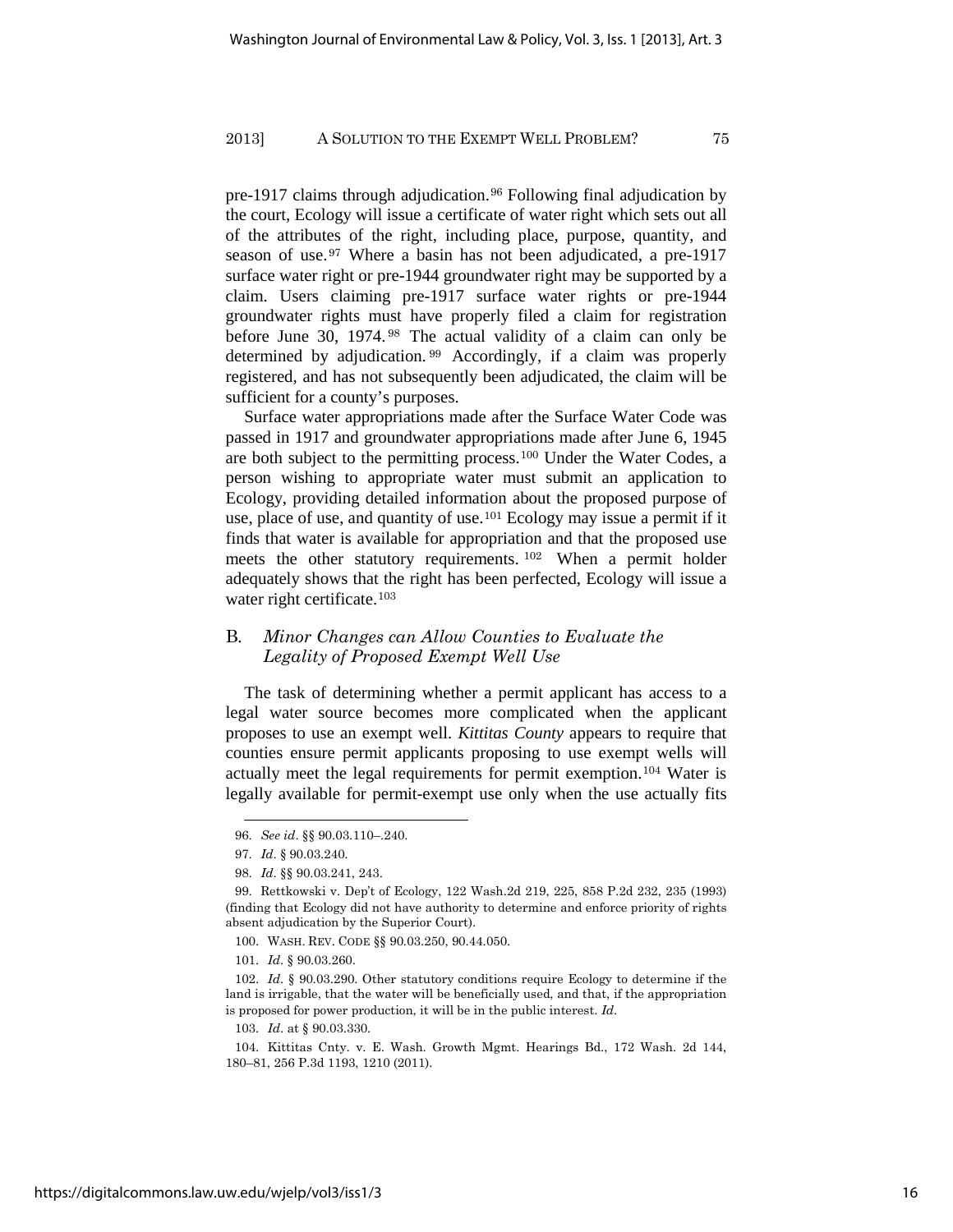within one of the four discrete categories listed in RCW 90.44.050 and when appropriation will not impair a senior use.<sup>105</sup> As illustrated in *Campbell & Gwinn* and *Kittitas County*, the 5000 gallon per day limitation applies to the entire use of a single subdivision.<sup>106</sup> A county may not allow evasion of this rule by permitting applicants to file multiple applications for what is really one subdivision.<sup>107</sup>

Counties do not have the authority to determine or enforce the priority of water rights; that power is exclusive to the judiciary. <sup>108</sup> Ecology, however, has the authority to close basins to new withdrawals, including new permit exempt wells.<sup>109</sup> This authority is granted by statute only to Ecology; counties do not have the authority to determine if a basin should be closed to withdrawals. Despite this, it is probably not sufficient for a county to stop after making a determination that an applicant will fit within one of the legal categories for exemption. Permitting development using a new water source in a closed basin would allow evasion of state water law and therefore would be inconsistent with the Court's holding in *Kittitas County*. A county must ensure both that an applicant will meet the use and quantity requirements for a permit exemption and, to the extent it has authority to do so, ensure new exempt well use will not impair senior users or protected stream flow.

A county planning department could meet its GMA obligations simply by ensuring that an applicant proposing to use an exempt well meets the appropriate use requirements and then inquiring of Ecology whether the basin in which the new use is proposed is "closed." If the basin is "closed," proof of sufficient mitigation water would serve as conclusive evidence that a legally adequate water supply is available without the need for the county to independently determine whether impairment of existing uses is likely. Water mitigation banking

 <sup>105.</sup> *See supra* notes 41–46 and accompanying text. The State Groundwater Code exempts four types of water use from water right permitting requirements: (1) stock watering; (2) watering a lawn or noncommercial garden not exceeding one-half acre in area; (3) single or group domestic use not exceeding 5000 gallons per day; and (4) industrial purposes not exceeding 5000 gallons per day. Five Corners Family Farmers v. Washington, 173 Wash. 2d 296, 313, 268 P.3d 892, 901 (2011) (under plain meaning of the statute, stock watering exemption is not limited). WASH. REV. CODE § 90.44.050 (2012). Permit-exempt groundwater use is, however, still subject to all of the same rights and privileges as permitted water use, including limitation based on priority date. *Id*.

 <sup>106.</sup> Dep't of Ecology v. Campbell & Gwinn, LLC, 146 Wash.2d 1, 10, 43 P.3d 4, 11 (2002). *See generally Kittitas Cnty*., 172 Wash.2d 144, 256 P.3d 1193.

 <sup>107.</sup> *Kittitas Cnty*., 172 Wash.2d at 181, 256 P.3d at 1210.

 <sup>108.</sup> *See* Rettkowski v. Dep't of Ecology, 122 Wash.2d 219, 225, 858 P.2d 232, 235 (1993).

 <sup>109.</sup> WASH. REV. CODE § 90.54.050 (2012).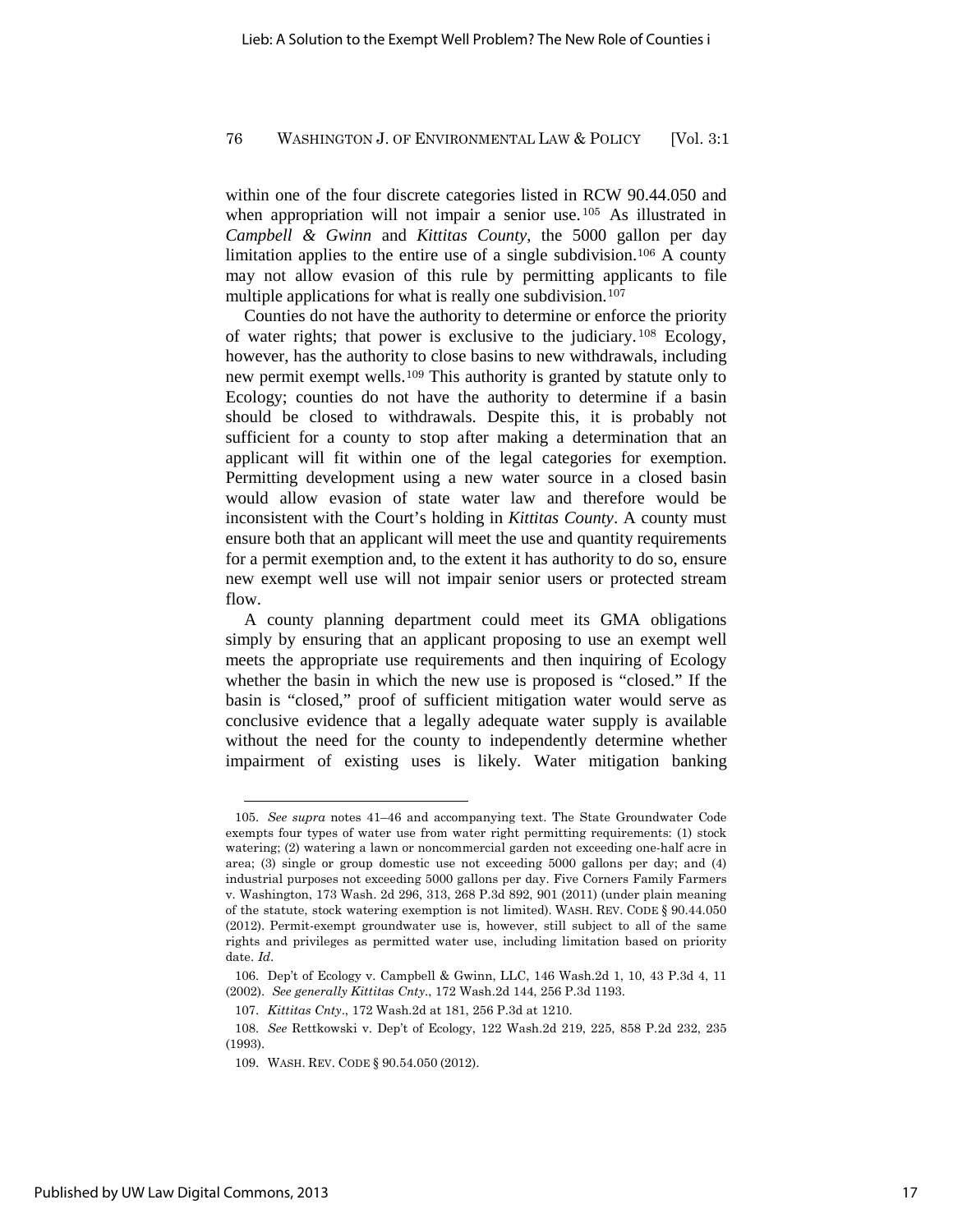programs, which create a structured system for purchasing existing water rights that will be left in stream to offset new water uses, are already being established around the state for basins that are closed to new withdrawals and basins that may be closed in the future.<sup>110</sup> Creating and administering mitigation banks is complex and still evolving. The details of the process are beyond the scope of this Comment.<sup>111</sup> It is important here that the apparent regulatory structure following *Kittitas County* will allow Ecology to determine whether to close basins and for Ecology or some other expert entity to handle the details of administering mitigation banks, while the counties will be responsible for ensuring compliance by adding a small step to an existing permitting process.

## VII. CONCLUSION

Washington allocates water through a permitting system that is based on the principle of prior appropriation. Like most prior appropriation states, Washington provides an exemption from permitting requirements for certain small groundwater uses, including domestic use. <sup>112</sup> Individually, exempt domestic wells are a de minimus contribution to total water use in most basins, but cumulative use of the exemption has the potential to be significant. Cumulative use of exempt wells poses a particularly acute and imminent threat to senior water rights and protected stream flows in certain arid parts of the state with significant ex-urban and suburban development.

The Washington State Supreme Court's decisions in *Campbell & Gwinn* and *Kittitas County*, have interpreted the domestic exemption narrowly, making clear that exempt wells cannot be used to supply water for subdivisions where the total use of the subdivision will exceed the daily limit of 5000 gallons.<sup>113</sup> In *Kittitas County*, the Court further held that counties may not allow "subdivision applications that effectively

 <sup>110.</sup> The process for setting up mitigation banks is complicated and somewhat controversial, and detailed discussion is beyond the scope of this comment. It is sufficient here to note that some form of mitigation banking does appear to be the model for dealing with basins closed to new withdrawals in Washington. For a discussion of mitigation banking, *see generally* Laura Ziemer & Ada Montague, *Can Mitigation Water Banking Play a Role in Montana's Exempt Well Management?*, WPIC BRIEFING PAPER (TROUT UNLIMITED) (Sept. 18, 2011), *available at* http://leg.mt.gov/content/Committees/Interim/2011-2012/Water-Policy/Meeting-Documents/September-2011/mitigation-banking-tu.pdf.

 <sup>111.</sup> For a discussion of mitigation banking in basins within Kittitas and Walla Walla counties *see id.*

 <sup>112.</sup> WASH. REV. CODE § 90.44.050 (2012).

 <sup>113.</sup> Dep't of Ecology v. Campbell & Gwinn, LLC, 146 Wash. 2d 1, 14, 43 P.3d 4, 11, (Wash. 2002); Kittitas Cnty. v. E. Wash. Growth Mgmt. Bd., 172 Wash. 2d 144, 177– 78, 256 P.3d 1193, 1209 (2011).